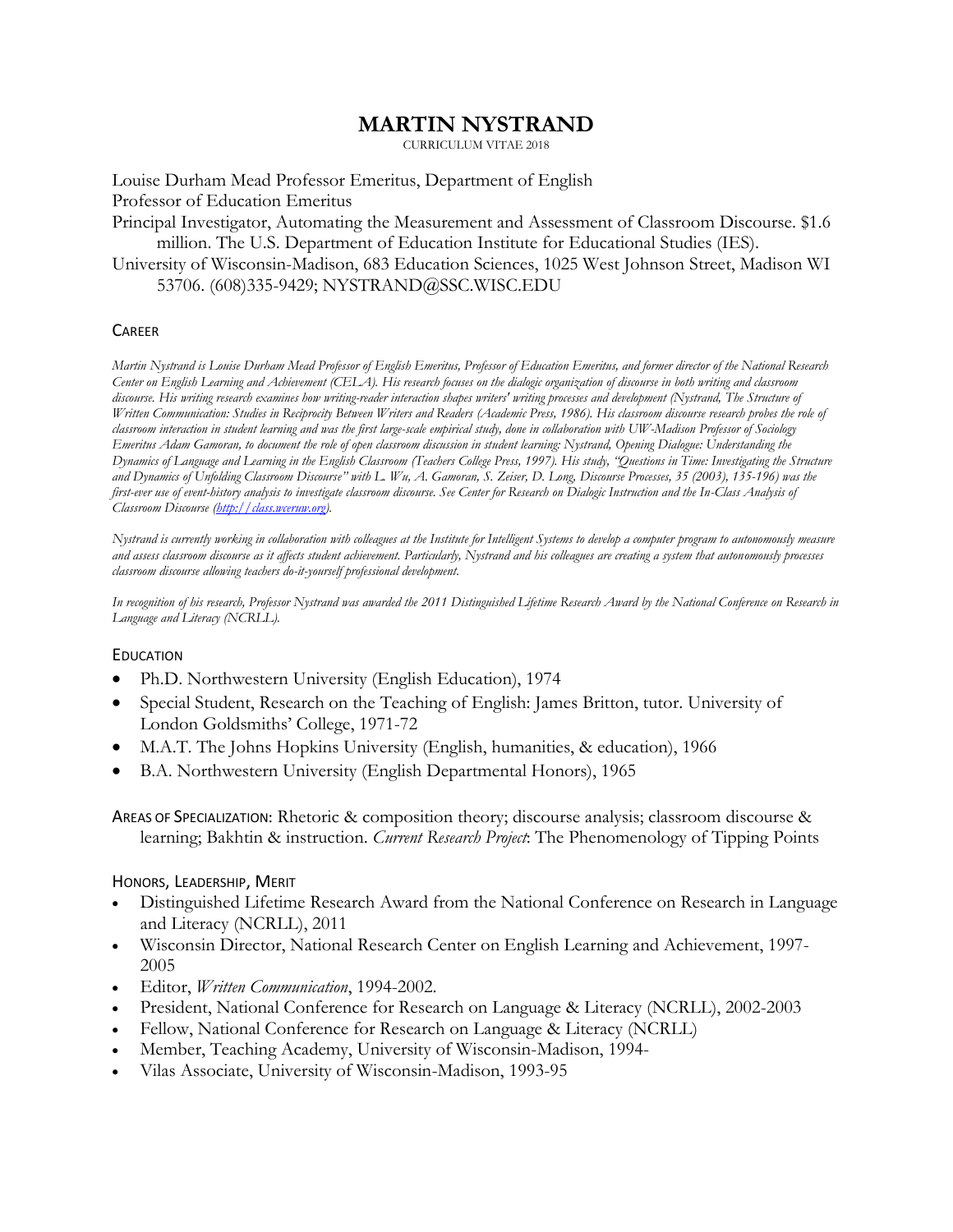- President, American Education Research Association (AERA) Special Interest Group (SIG) for Writing Research, 1991-1993
- Entered in *Who's Who in American Education*, 1990
- Tutorship, University of London, 1971-72; Fellowship, Johns Hopkins University, 1966-67; English
- Departmental Honors, Northwestern University, 1965

## MAJOR PUBLICATIONS

- Nystrand, M., Wu, L., Gamoran, A., Zeiser, S., & Long, D. (2003, March-April). Questions in Time: Investigating the Structure and Dynamics of Unfolding Classroom Discourse. *Discourse Processes, 35*, 135-196
- Nystrand, M., & Duffy, J. (Eds.). (2003). *Towards a Rhetoric of Everyday Life: New Directions in Research on Writing, Text, and Discourse*. Madison: University of Wisconsin Press. Pp. xxxiv + 274.
- *Opening Dialogue: Understanding the Dynamics of Language and Learning in the English Classroom.* (1997). New York: Teachers College Press. Pp. xvi + 141.
- *The Structure of Written Communication: Studies in Reciprocity Between Writers and Readers*. (1986). Orlando & London: Academic Press. Pp. xii + 234.
- *What Writers Know: The Language, Process, and Structure of Written Discourse*. (1982). Editor & contributor. New York & London: Academic Press. Pp. xix + 391.
- *Language as a Way of Knowing: A Book of Readings*. Symposium Series/8. (1977). Editor & contributor. Toronto: The Ontario Institute for Studies in Education. Pp. vi + 186.
- Nystrand, M., Greene, S., & Wiemelt, J. (1993, July). Where Did Composition Studies Come From? An Intellectual History. *Written Communication, 10*, 267-333.

# NATIONAL ADVISORY & EDITORIAL BOARDS

- Sage Series *in Written Communication* National Advisory Board
- *Communication Education* Editorial Advisory Board

*Dissertation* : *A Philosophical Analysis of the Question, 'What Is English?'* Unpublished Ph.D. dissertation. Evanston IL: Northwestern University, 1974 (Wallace Douglas, director).

## POSITIONS HELD

- Louise Durham Mead Professor Emeritus. University of Wisconsin-Madison, Department of English
- Louise Durham Mead Professor. University of Wisconsin-Madison, Department of English, 1999-2007
- Professor, University of Wisconsin-Madison, Department of English, 1987-;
- Professor of Education, Wisconsin Center for Education Research, 1987-92; 2012-
- Associate Professor: University of Wisconsin-Madison, Department of English, 1982-1987
- Associate Professor of Education. Wisconsin Center for Education Research, 1984-87
- Assistant Professor: University of Illinois at Chicago, Department of English, 1977-82
- Research Officer IV & Project Director: The Ontario Institute for Studies in Education, Trent Valley Centre, Peterborough; & Department of Curriculum, Toronto, 1975-77
- Visiting Lecturer: Northwestern University, School of Education, Summer 1975
- Assistant Professor: Kean College of New Jersey, Department of Education, 1973-75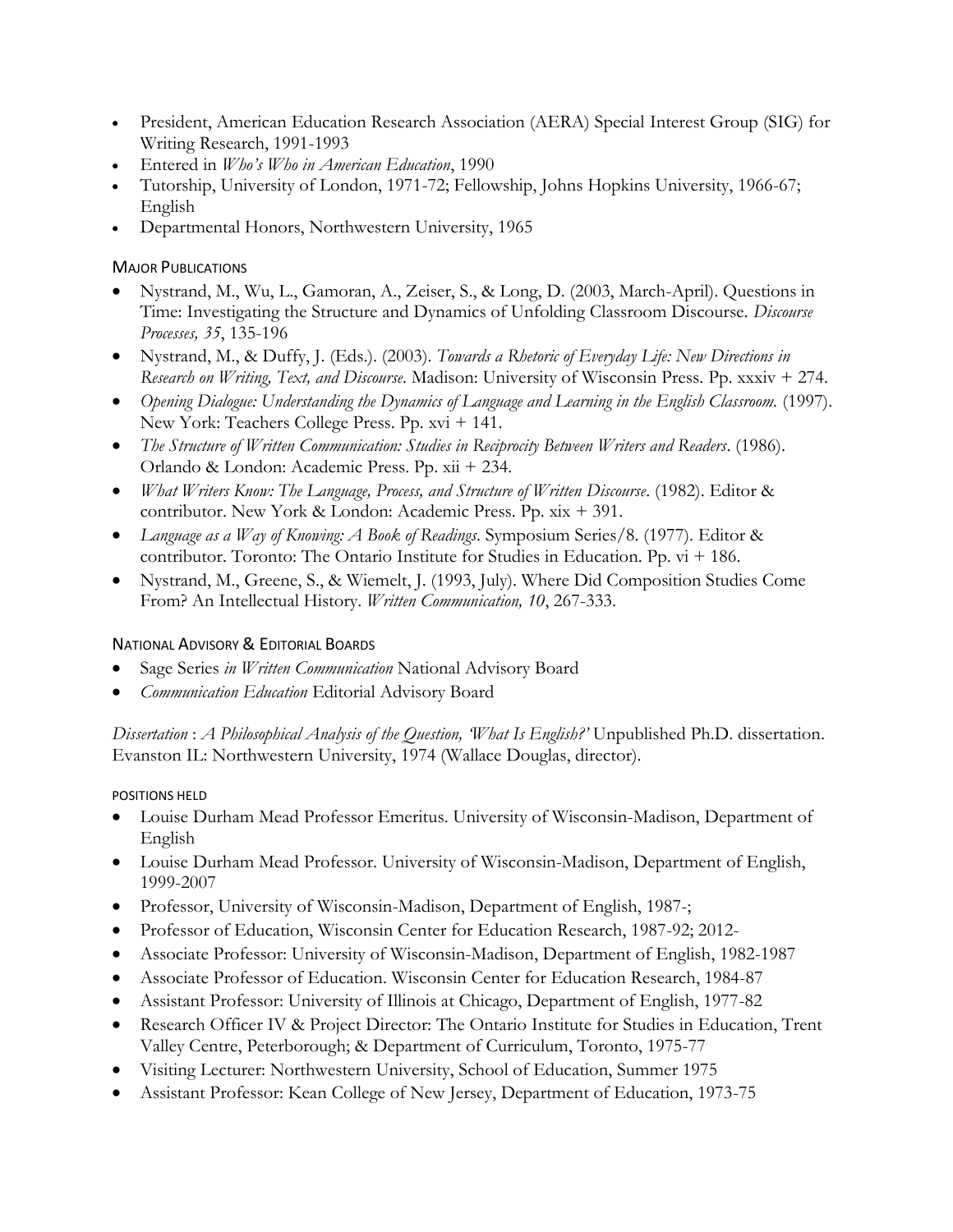ADVISORY POSITIONS

- Advisory editor, *Communication Education* (2003-
- Journal Submission Reviewer:
	- *American Educational Research Journal*, *College*
	- *Composition & Communication*, *Curriculum Inquiry,*
	- *Elementary School Journal*
	- *Journal for Research in Mathematics Education*
	- *Journal of Educational Psychology*
	- *Linguistics and Education*
	- *Reading Research Quarterly*
	- *Research in the Teaching of English*
	- *Review of Educational Research, Text*
- Publisher Reviewer
	- Ablex Publishing Corp.
	- Academic Press
	- Harvard University Press
	- Hampton Press
	- Lawrence Erlbaum Publishing Company
	- Oxford University Press
	- Teachers College Press
	- Edinburgh University Press
- Program Reviewer
	- American Educational Research Association

#### MAJOR CURRICULUM DEVELOPMENT

- **1993** Principal author. A Proposal for Expanding Undergraduate Composition Instruction in the College of Letters & Science, The University of Wisconsin-Madison adopted by the L&S Faculty Senate
- **1991** PhD in Composition Studies approved by the Department of English, The University of Wisconsin-Madison.
- **1985** Distribution-B Minor in Composition Theory approved by the Department of English and the Graduate School, The University of Wisconsin-Madison. The minor, which addresses the particular needs of students in the Departments of English, Communication Arts, and Curriculum and Instruction, is a multidisciplinary course of study involving courses in the three departments, including English 700, 900, and 901.
- **1984** English 700 (Introduction to Composition Theory) set as required course for doctoral students in Department of English, The University of Wisconsin.
- **1983** English 700 (Introduction to Composition Theory), English 900 (Language and Cognition in the Composing Process), and English 901 (The Structure of Written Communication) approved by the Department of English and the Divisional Committee, The University of Wisconsin.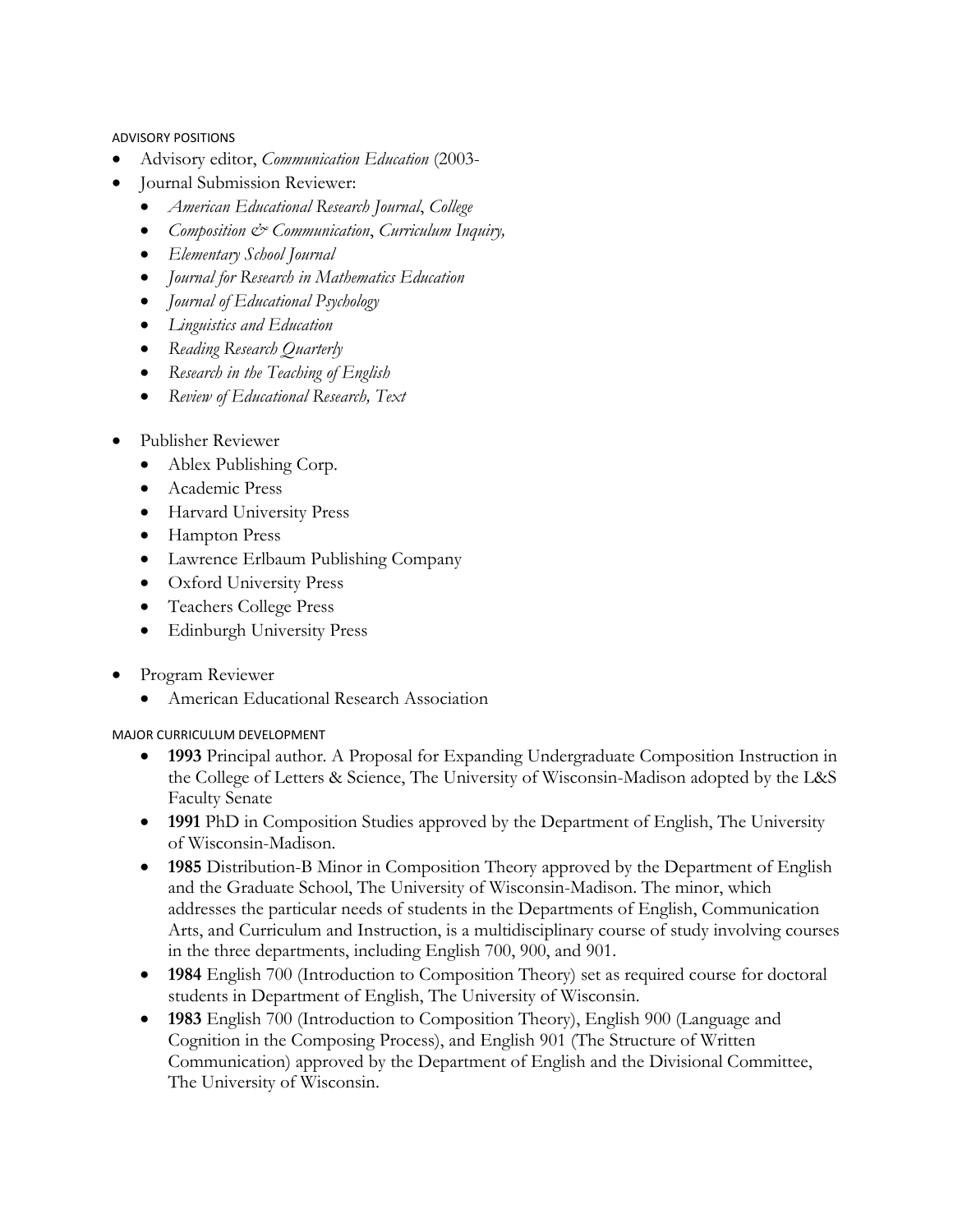#### SELECTED PROFESSIONAL ACTIVITIES

- **2004-7** Member, Standing Committee on Research, National Council of Teachers of English.
- **2003-5** Consultant to the National Center on Education and the Economy's New Standards Project on pedagogical role of classroom discourse in grade 4-5 writing and reading instruction
- Appointed to Editorial Advisory Board, *Communication Education*
- **2002-2003** President National Conference for Research on Language and Literacy
- **2002** Consultant to the Education Trust and participant in the Summit on Secondary Reading, Hilton Washington Embassy Row, 12-13 July 2002
- Presenter: Using CLASS 4.0 in Middle School Language Arts Classrooms. O'Keefe Middle School, Madison, 7 May 2002.
- Presenter: Features of Dialogic Classroom Discourse. CELA Literacy Partnership Institute for Madison and Milwaukee middle school teachers. Madison, 18 June 2002.
- Chair: National Conference on Research in Language and Literacy (NCRLL) Breakfast.
- National Council of Teachers of English, Atlanta, 24 November 2002
- Chair: National Conference on Research in Language and Literacy (NCRLL) Breakfast.
- International Reading Association, San Francisco, 29 April 2002
- Welcoming chair: CELA Literacy Partnership Institute for Madison and Milwaukee middle school teachers. Madison, 17 June 2002
- **1981-2001** Editorial Advisor (psychology), Academic Press
- **2001** M. Nystrand (chair). Session 33.63: Towards a Rhetoric of Everyday Life: New Directions in Research on Writing, Text, and Discourse. 2001 Convention of the American Educational Research Association (AERA), Seattle, 4/13/01.
- Co-chair (Part I). Toward a Rhetoric of Everyday Life: New Directions in Research on Writing, Text, and Discourse/Part I (Theory Session). 52nd annual meeting of the Conference on College Composition and Communication, Denver, 3/16/01.
- Chair (Part II). Toward a Rhetoric of Everyday Life: New Directions in Research on Writing, Text, and Discourse/Part II (Theory Session). 52nd annual meeting of the Conference on College Composition and Communication, Denver, 3/16/01.
- Martin Nystrand, Discussant. Special Interest Group SI.5 The National Research Center onEnglish Learning and Achievement (CELA). 2001 Meeting of National Council of Teachers of English. Baltimore, 11/17/01.
- Chair, Session A.36 Rethinking Sentence-Level Pedagogy: From Teaching Grammar to Teaching the Consequences and Uses of Style. 2001 Meeting of National Council of Teachers of English. (Scheduled program presenters: John Tiedemann & Mary Juzwik. Baltimore, 11/16/01
- Chair, National Conference on Research in Language and Literacy Breakfast. 2001 Meeting of National Council of Teachers of English, Baltimore, 11/18/01.
- **2000** Chair and organizer, CELA Findings Review. 2000 Convention of the American Educational Research Association (AERA), April.
- **1999** Consultant to Spencer Foundation Writing Assessment Research Project Chair and organizer, CELA Findings Review. 1999 Convention of the American Educational Research Association (AERA), April.
- Presentation to the Wisconsin Department of Public Instruction Task Force on Revising *The Guide to Curriculum Planning in English Language Arts*, Middleton, 15 June 1999.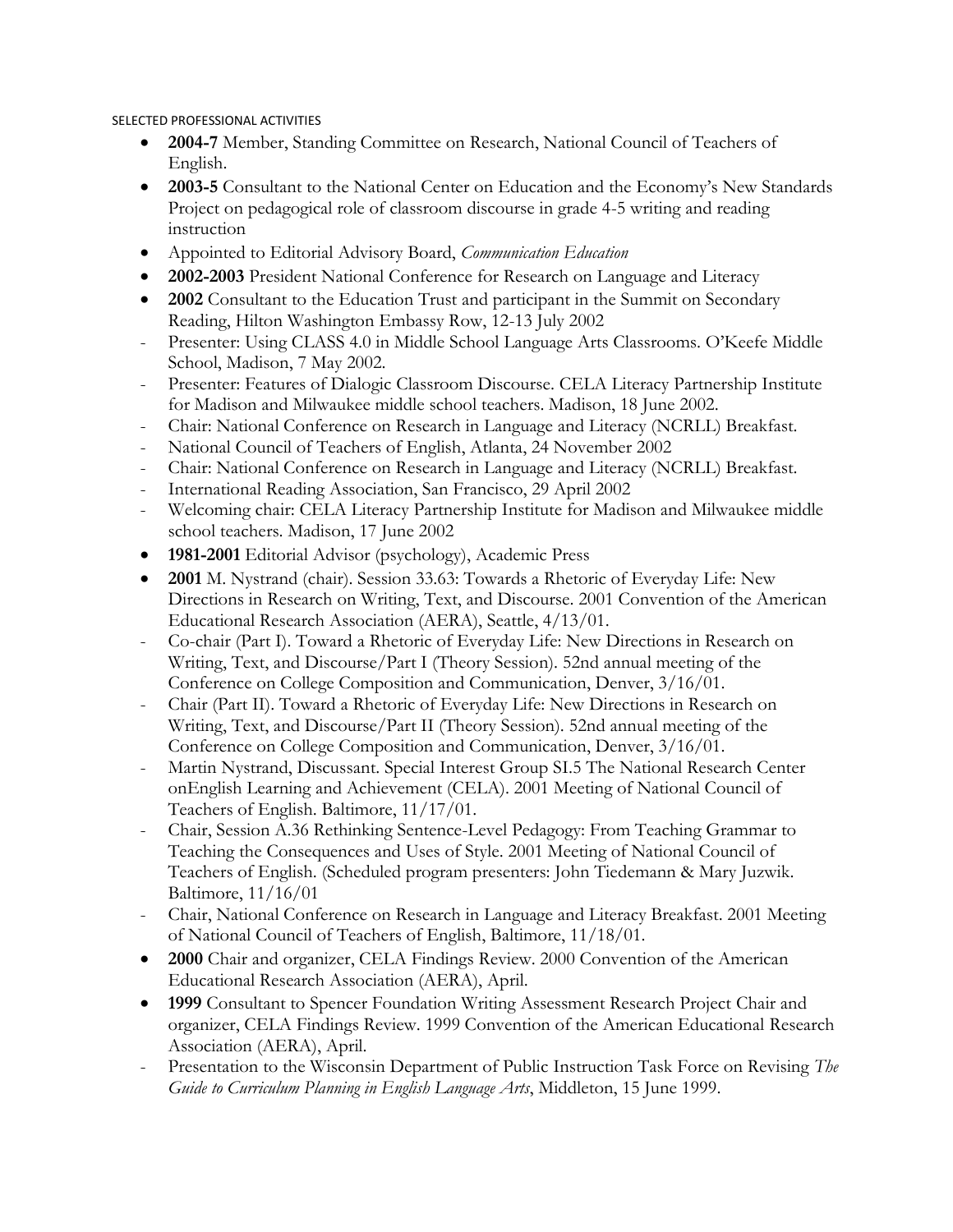- **1998** Chair and organizer, Measures of Learning I. 1998 Convention of the American ducational Research Association (AERA), San Diego, April 1998.
- Chair and organizer, Measures of Learning II. 1998 Convention of the National Council of Teachers of English (NCTE), Nashville, November 1998
- **1997** Chair, Symposium on "Negotiating authority and authorship in school." The 1997 Convention of the American Educational Research Association, Chicago, 25 March 1997.
- Speaker and leader, Colloquium on Social and Cognitive Processes in the Development of Writing. University of Delaware, 20 February 1997.
- **1996** Workshop Leader on Portfolio Assessment, University of Wisconsin-Eau Claire, 20 August 1996.
- **1996-** Member, Colleagues Consulting Group, Learning through Evaluation, Adaptation, and Dissemination (LEAD), University of Wisconsin-Madison
- **1995-2002** Wisconsin Director, National Research Center on English Learning and Achievement.

**1990-1995** Publications Review Board, National Research Center for the Study of Writing, University of California at Berkeley

**1994-** Member, Campus Implementation Committee, Undergraduate Writing Requirement, University of Wisconsin, Madison.

**1994-2002** Editor of *Written Communication*

- **1993** External examiner, doctoral disputation, Olga Dysthe, the University of Tromsø, Norway, 4-5 June.
- Organizer and chair, Symposium 32.01, "Restructuring Instructional Interaction to Promote Student Learning," the Convention of the American Educational Research Association, 14 April 1994.
- Organizer and chair, In-Focus session: "Vygotsky and Bakhtin Implications for Writing, Writers, and Text." Speakers: Michael Cole and Michael Holquist. The Convention of the College Conference on Composition and Communication, San Diego, April 1993.

**1992** Member, Communications Skills Study Design Workshop (Implementation of National Goals).

- U.S. Department of Education. National Center for Education Statistics. Washington, DC: 17-18 November.
- Consultant, Academic Achievement Assessment Committee, University of Wisconsin-Parkside: Portfolio Assessment. 30 November.
- **1991** Addressed the Communication Arts Department, University of Wisconsin-Madison, on "The Decline of Formalism and the Rise of Composition Studies in Departments of English," 24 October 1991.
- Addressed the Wisconsin Council of Teachers of English/Madison on "Asking Authentic Questions," 19 September 1991.
- Appointed to advisory board of the Sage Series in Written Communication.
- Elected to two-year term as president of the American Educational Research Association Special Interest Group on Writing Research.
- Workshop leader: Understanding and Promoting Authentic Discourse in Classrooms for teachers at the Eagle School of Gifted Children, K-8, 21 February 1991.
- **1990-98** Project Director, Verbal Assessment Project through the Office of the Vice Chancellor for Academic Affairs University of Wisconsin-Madison. Research and development on portfolio assessment for university juniors.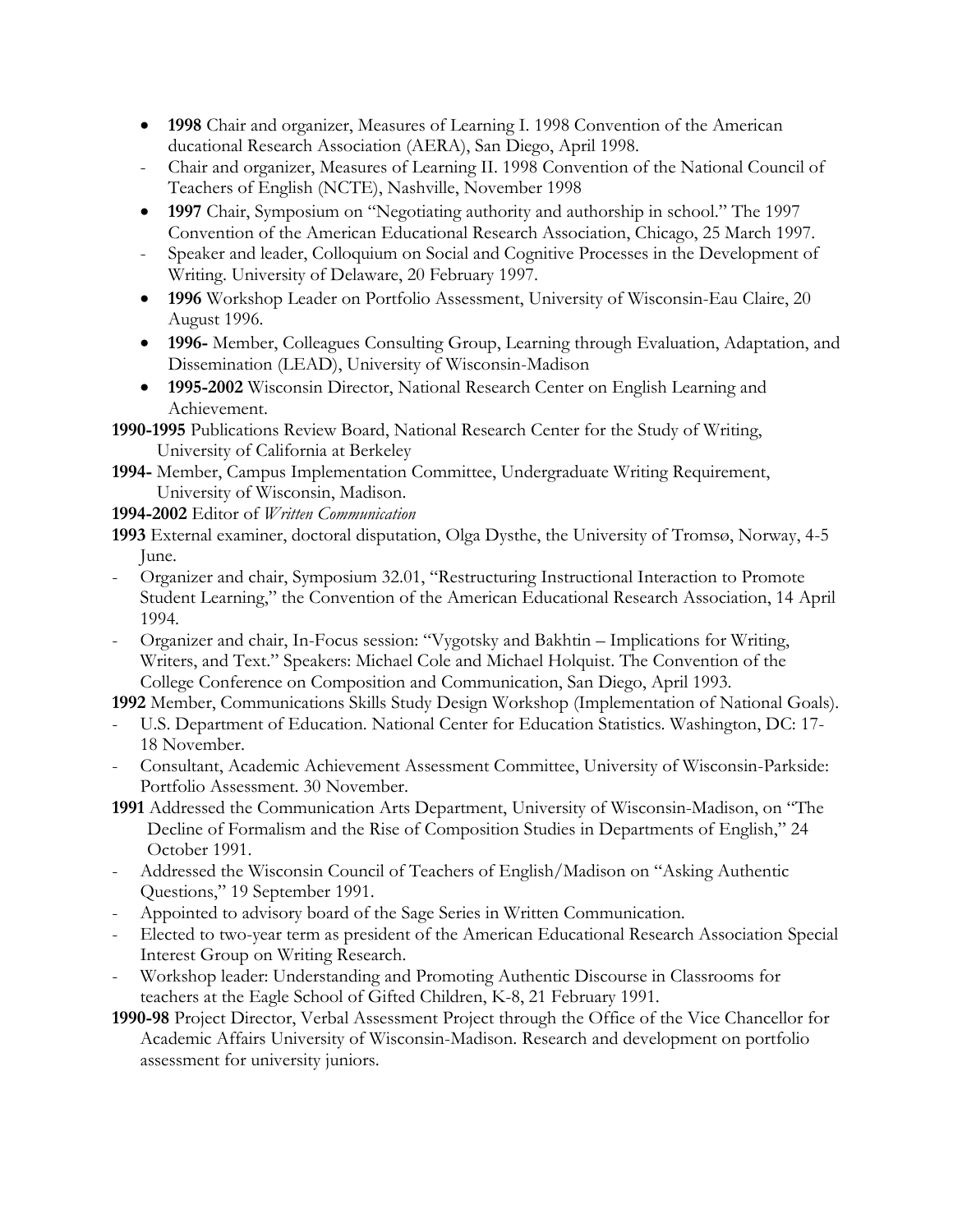- **1990** Organizer and principal investigator, the Wisconsin Center for Education Research's proposal for the Center for the Study of Writing and Literacy (sponsored by the U.S. Office of Educational Research and Improvement), 1990. [Our proposal was ranked second.]
- Collaborator and principal investigator, the Wisconsin Center for Education Research's proposal for the National Center on School Organization and Restructuring (sponsored by the U.S. Office of Educational Research and Improvement), 1990.

**1990-1997** Member, University of Wisconsin-Madison Assessment Committee (Composition) **1988-91** NCTE Commission on Testing

- **1985-90** Principal Investigator (with Adam Gamoran): "The Stratification of Learning Opportunities in Middle and High School." Academic Achievement Program Area. U. S. Office of Educational Research and Improvement (OERI) National Center on Effective Secondary Schools, 1985-90. Funding: \$694,000 over five years.
- **1989** Member, UW System State Competencies Board.
- **1988** Workshop leader, Faculty Development Day, Composition Program, University of California at Santa Barbara, 20 September 1988.
- **1987-90** Member of the Standing Committee on Testing and Evaluation of the National Council of Teachers of English
- **1987** Member of Advisory Board, Higher Literacies Project, Education Commission of the States.
- **1987** Respondent to George Hillocks. Conference on Writing Instruction. The Illinois Reading Council, Evanston, Illinois.
- **1986-7** Member of the Committee on Writing, College of Letters and Science, University of Wisconsin-Madison.
	- Consulting Editor: *Written Communication*, 1986-1994
- **1986** Member of Braddock Award Committee, College Conference on Composition and Communication.
- Consultant to the University of Massachusetts-Boston College of Arts and Sciences. One of "10 nationally recognized experts [including Elaine Maimon, Don Murray, and Joseph Williams] in composition theory" who independently evaluated a random sample of student papers used in validation study of U. Mass. writing proficiency examination.
- Chair and discussant, "Writing and Learning: Knowledge Acquisition through Composing," panel organized by Nancy Nelson Spivey. The 1986 Convention of the American Educational Research Association (AERA), San Francisco.
- Consultant to the University of Minnesota Planning Project for the Office of Educational Research and Improvement (OERI) National Center for the Study of Writing: one of "10 national leaders" in writing research (including Charles Cooper, Janet Emig, and Nancy Sommers).
- **1985** Respondent to Joe Williams of the University of Chicago: The New Society for Language and Rhetoric, Chicago, 16 November 1985. Other participants: Roger Shuy, Georgetown University; Marilyn Cooper, University of Southern California.
- Panelist, "Increasing Writers' Awareness of Their Own Composing Processes." The 1985 Convention of the Conference on College Composition and Communication (CCCC), Minneapolis.
- **1984-85** Member of the Wisconsin Center for Education Research "Planning Project for the Office of Educational Research and Improvement (OERI) National Center on Effective Secondary Schools" (one of three faculty members from the College of Letters & Science).
- **1984** Project director, Seminar on Writing Across the Disciplines (UW-System Undergraduate Improvement Grant), 21-24 August 1984.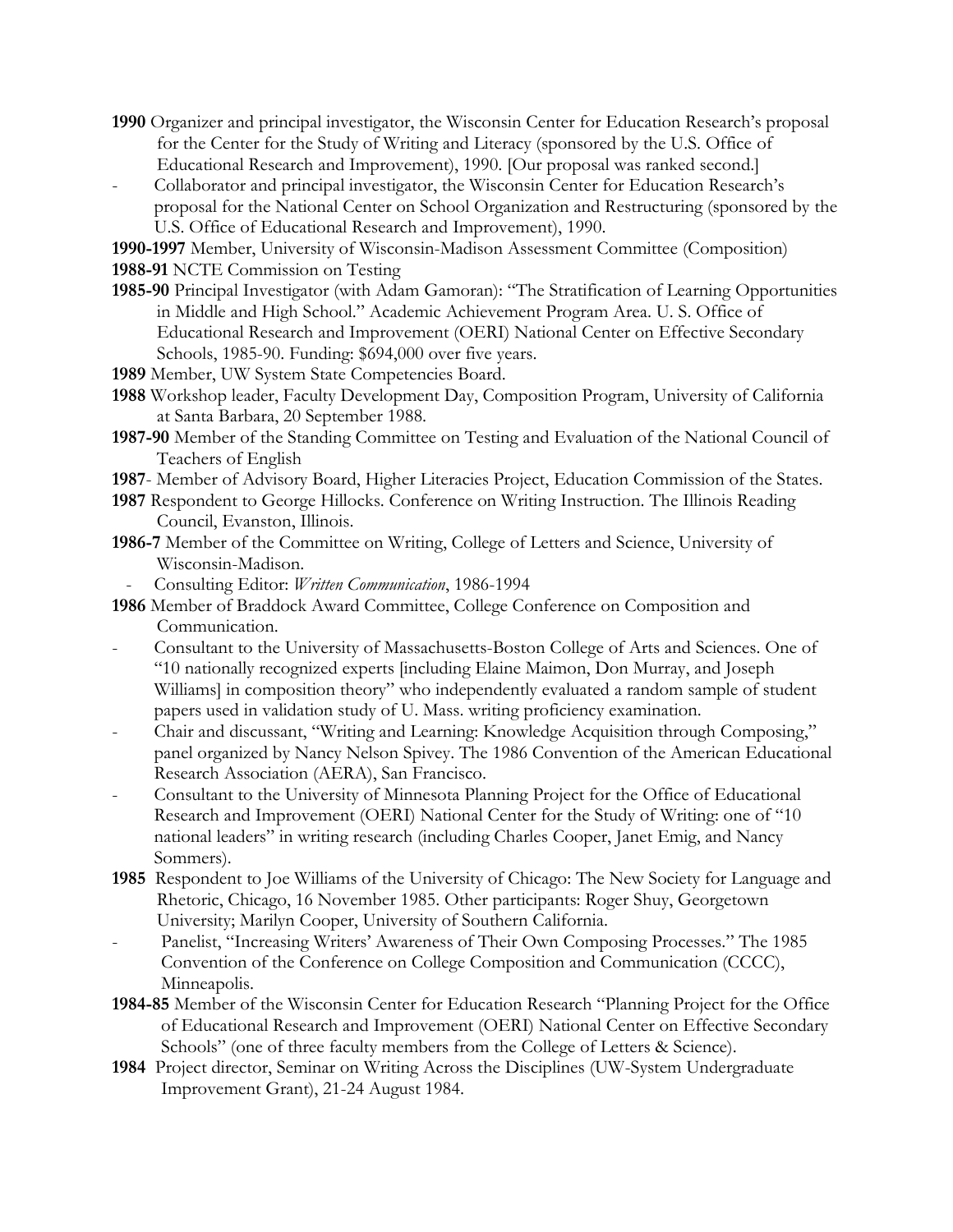- Organized Panel, "Increasing Writers' Awareness of Their Own Composing Processes." The Research Assembly of the 1984 Convention of the National Council of Teachers of English, Detroit.
- **1982** Consultant to Lakeland College Department of English on writing assessment.
- **1982-1990** Executive Committee, Wisconsin Writing Project
- **1981** Advisory editor in psychology/writing and written language research to Academic Press, New York, NY.
- **1979-82** Director, University of Illinois at Chicago Saturday College and Biomedical Sciences Program writing program (enrichment programs for talented and poor Chicago junior high school students).
- **1978** External examiner for Ph.D. candidate in Educational Psychology, University of Alberta,Faculty of Graduate Studies and Research, Edmonton, Alberta.
	- Workshop leader, Zion-Benton (Illinois) consolidated School Districts on teaching writing across the curriculum.
- **1977** Symposium member (by invitation) in the Conference on Context, Text, and Meaning at the Ontario Institute for Studies in Education.
	- Consultant, the National Assessment of Educational Progress (NAEP) regarding writing assessment.
- **1975** Symposium member, The Conference on Composing at The Graduate School of Education, Rutgers University, New Brunswick, NJ.
	- Discussion group leader, annual convention of the Ontario Council for Teachers of English (on language arts assessment).
- **1974** Chair, the Saturday Tutorial Program at the New York (City) Society for Ethical Culture.
- Director, the Elizabeth (NJ) Field Center for Student Teaching at Kean College of New Jersey. **1970** Developer, "Creative Process," an interdisciplinary elective course at Evanston (Illinois)
- Township High School. A report of this course will be found in M. Nystrand, "Can Creativity Be Taught?" in *English Journal*, March 1974, *63*(5), 79-81.
- Developer, "Introductory Computer Syntax and Poetry," an elective course at Evanston (Illinois) Township High School. A report of this course will be found in M. Nystrand and P. Perry, "The Key Puncher Poets" in *Media and Methods*, March 1973, *9*(7), 73ff.
- **1969** Participant, New Dimensions in English (EPDA) Institute at Northwestern University.
- **1968-70** Author, transformation grammar materials for Random House English Language Series.
- **1968** Curriculum committee member and author of curriculum materials: *Raid on the Inarticulate*, a program for low-ability ninth graders at Evanston (Illinois) Township High School modeled after recommendations of the Dartmouth Conference on the Teaching of English, 1966.
- **1967** Textbook author, *Dig and Be Dug*, for low-ability ninth graders at Evanston (Illinois) Township High School.

DISSERTATIONS DIRECTED

- Matthew Capdevielle, Assistant Professor and Director of Writing Center, Notre Dame University. *"Reading the 'Writing Wars': Narrative, History, and Conflict in the Re-formation of Post-Secondary Writing Curricula*, 2009.
- David Grant, Assistant Professor of English, University of Northern Iowa. *Sustainable Literacy: Writing and Relationships to Nature in an Experiential, Postsecondary Composition Course*, 2007.
- Fayez Al-Ghamdi, Assistant Professor of English, King Saud University, Riyadh, Saudi Arabia. *Rhetorics of Cultural Identity in Arab American Autobiography*, 2004.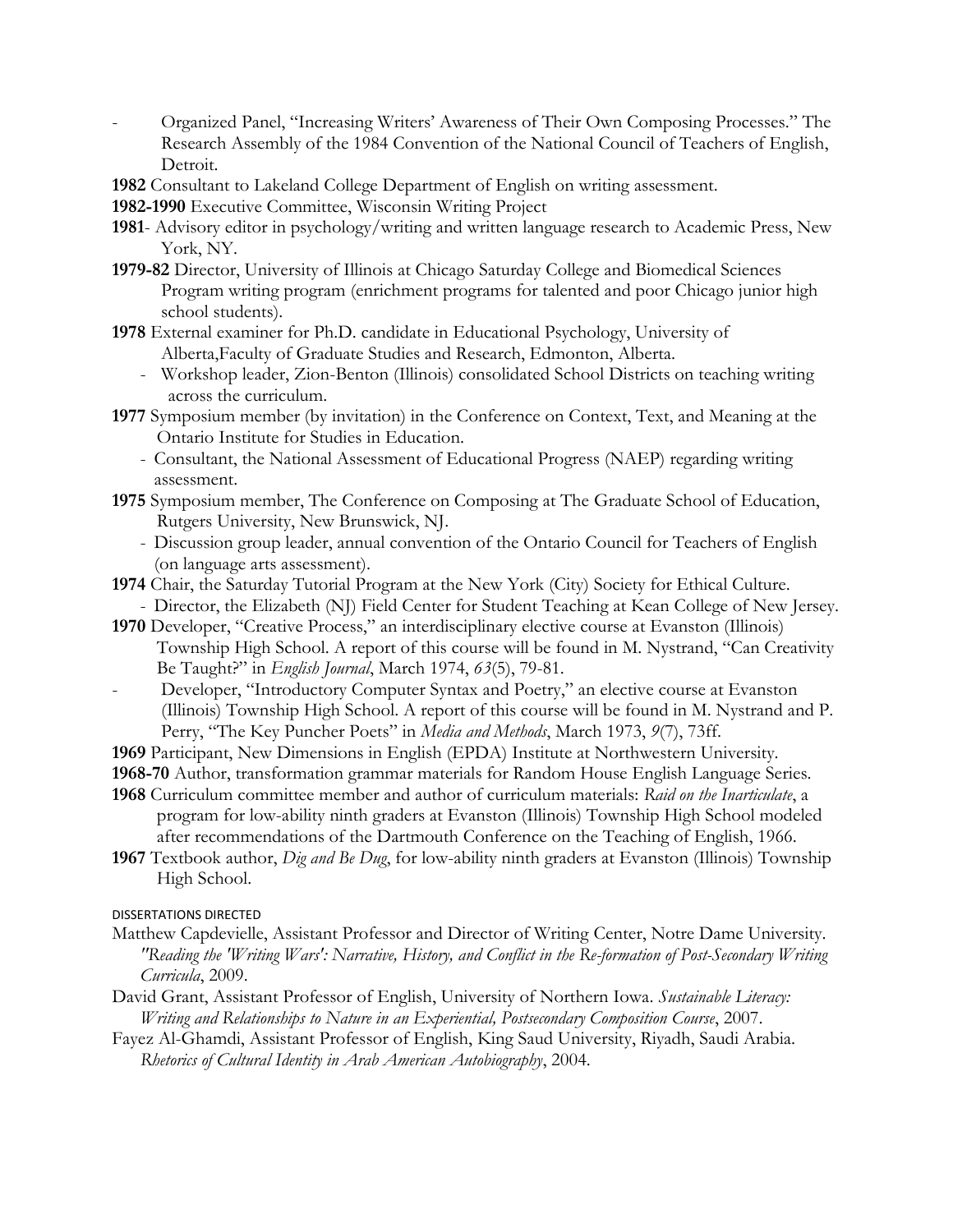- Mary Juzwik, Professor of Education, Michigan State University. *Towards a Rhetoric of Teaching: An Investigation of Pedagogy as Performance in a Middle-Level Holocaust Unit*. University of Wisconsin-Madison, Department of English, 2003.
- Kevin Porter, Professor of English, University of Texas at Arlington. *Meaning and Time: Toward a Consequentialist Philosophy of Discourse in Composition and Rhetoric Studies and Beyond.* University of Wisconsin-Madison, Department of English, 2002.
- Carl Battaglia, Director, English Composition Program, University of Wisconsin at Greenbay. *The role of visualization in creative and academic writing*. University of Wisconsin-Madison, Department of English, 2002.
- Nelson Graff, Associate Professor, State University of New York at Fredonia. *Identity in disciplinary writing and learning*. University of Wisconsin-Madison, Department of English, 2000.
- Jeff Wiemelt, Associate Professor, Louisiana State University. *Negotiating the Interactional Contexts of an Intermediate-Level College Writing Classroom: Text-Based, Interactionist Contributions to a Sociocognitive Conception of Student Writing*. University of Wisconsin-Madison, Department of English, 1995.
- Eli Goldblatt, Professor, Department of English, and Director, Writing Program, Temple University. *Expectation and Authority: A Study of Inner City High School Writing*. University of Wisconsin-Madison, Department of English, 1989.
- Margaret Himley, Professor of Writing & Rhetoric, Syracuse University. *First Encounters of a Written Kind: Points of Entry and Paths of Development*. University of Illinois at Chicago, Department of English, 1983.

Other Dissertation Committees

- Rebecca Black, Assistant Professor of Education, University of California. *Access and affiliation:Adolescent English language learners learning to be writers in an online fanfiction community* (UW-Madison, School of Education, Curriculum & Instruction, 2006)
- Samantha Caughlan, Associate Professor of Education, Michigan State University. *The dialogic dance of discussion*. (UW-Madison, School of Education, Curriculum & Instruction, 2005)
- Sookyung Cho, Seoul National University, College English, 3-203 San 56-1, Shillim-9Dong, Gwanak-Gu, Seoul 151-745, Republic of Korea. *Biliteracy: How Members of a Korean community in the U.S. learn to write and read in Korean and English*, 2008.
- Julie Nelson Christoph, Associate Professor of English, University of Puget Sound. Arguing with One's Life: Pioneer Women's Writing on Westward Expansion. (UW-Madison, Department of English, Graduate Program in Composition & Rhetoric, 2002)
- John Duffy, Associate Professor of English and Francis O'Malley Director of the University Writing Program, University of Notre Dame. Writing From These Roots: Literacy in a Wisconsin Hmong Community, 1975-1995. (UW-Madison, Department of English, Graduate Program in Composition & Rhetoric, 2000)
- Mischa Enos, Research Coordinator, University of Texas Health Science Center. *Referential explicitness and coherence in written personal narratives in English by English-speaking and Spanish-dominant elementaryage children* (Harvard University Graduate School of Education, 2006).
- Mary Fiorenza, Associate Director, English 100, University of Wisconsin-Madison. *Methods and Models of Writing and Living: Composing Brenda Ueland's Writing Life* (UW-Madison, Department of English, Graduate Program in Composition & Rhetoric, 2009)
- Jennifer Griffith. *Writing Ethics: History, Theory, Practice* (UW-Madison, Department of English, Graduate Program in Composition & Rhetoric, in progress)
- Melvin Hall. *Brothers of Rhetoric: A Comparative Study of Islamic and Western Traditions of Persuasion*  (UWMadison, Department of English, Graduate Program in Composition & Rhetoric, in progress)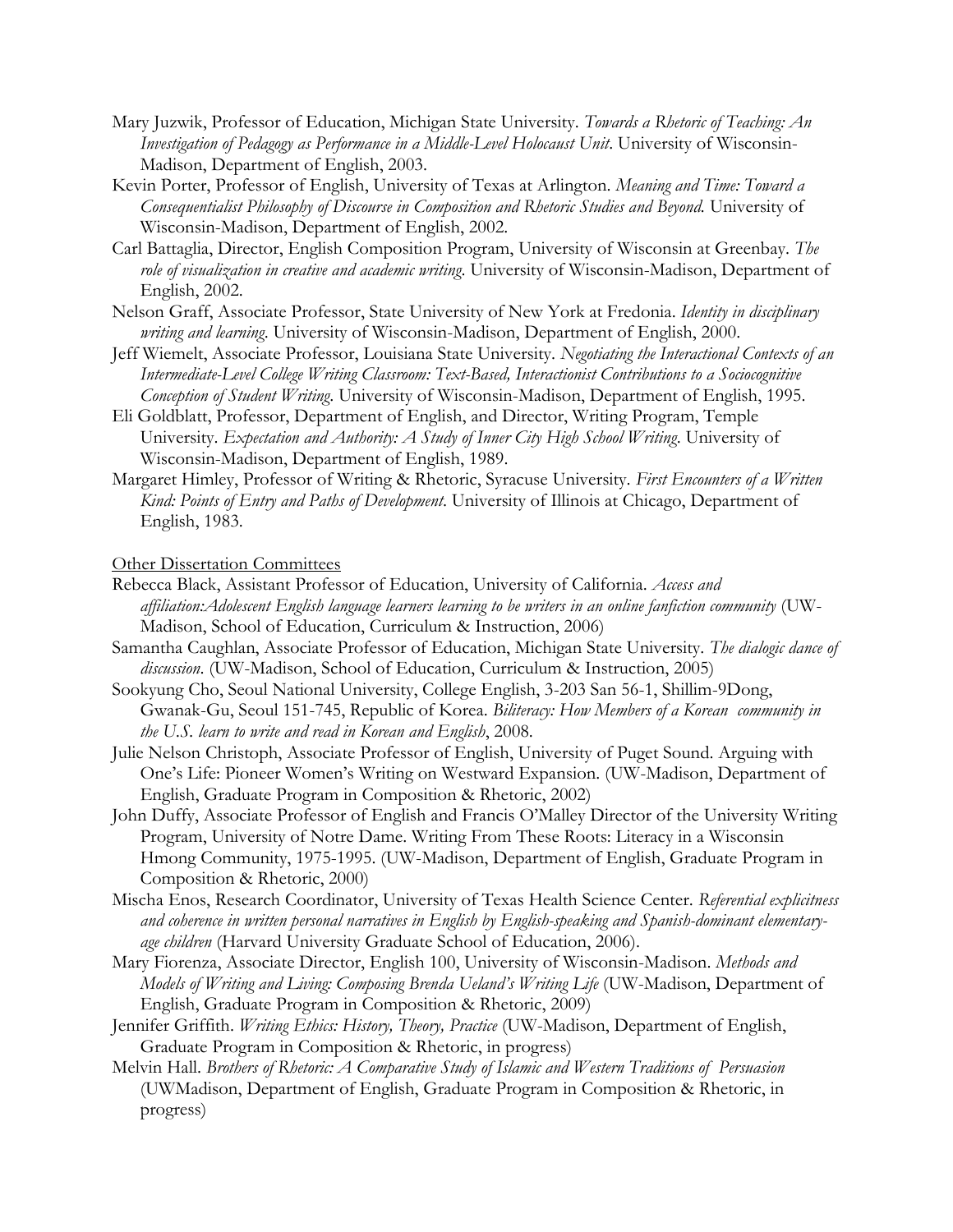- Heidi Hallman, Assistant Professor, Department of Curriculum and Teaching, University of Kansas. *Reconceptualizing curriculum, literacy, and learning for pregnant and parenting teens*, 2007.
- Amy Johnson, Assistant Professor of Education, University of South Carolina. Towards a dialogic approach to teachers' narratives (2005).
- Sean Kelly, Senior Research Fellow, School of Education, University of Pittsburgh. Race, social class, student engagement, and the development of unequal literacy skills during the middle school years (UW-Madison, Department of Sociology, 2005)
- Stephanie Kerschbaum, Assistant Professor of English, University of Delaware. *Beyond inclusion: Towards engagement with difference in post-secondary writing* (UW-Madison, Department of English, GraduateProgram in Composition & Rhetoric, 2005)
- Rhea Lathan, Assistant Professor, Florida State University. *Writing a wrong: The citizenship education program of the South Carolina Sea Islands, 1956 to 1962* (UW-Madison, Department of English, Graduate Program in Composition & Rhetoric, 2006).
- Jerry Mirskin, Associate Professor, Ithaca College. *Writing as a process of valuing*. (UW-Madison, Department of English, Graduate Program in Composition & Rhetoric, 1992)
- Rebecca Nowacek, Associate Professor of English and Director of the Norman H. Ott Memorial Writing Center, Marquette University. "Disciplinary Learning in an Interdisciplinary classroom" (UW-Madison, Department of English, Graduate Program in Composition & Rhetoric, 2001)
- Mary Lou Odom, Associate Professor, Kennesaw State University. Before the Classroom: New Teachers Take Up Theory (UW-Madison, Department of English, Graduate Program in Composition & Rhetoric, 2004).
- Matthew Pearson, Faculty Development Program Director and the Writing Fellows Program Director, DePaul University. (UW-Madison, Department of English, Graduate Program in Composition & Rhetoric, abd).
- Catherine Prendergast, Professor of English, Russian, East European, and Eurasian Studies, and EUI, University of Illinois at Champagne-Urbana. Generic Monsters (UW-Madison, Department of English, Graduate Program in Composition & Rhetoric, 1998).
- Alice Robison (Daer), Assistant Professor of English, Arizona State University. The process of designing: Video games and their potential for writing pedagogy (UW-Madison, Department of English, Graduate Program in Composition & Rhetoric, 2006).
- Kemtong Sinwongsuwat, Lecturer in English and Associate Chair for Academic Affairs, Department of Languages and Linguistics, Faculty of Liberal Arts, Prince of Songkla University (PSU)-Hat Yai, Songkla, Thailand. Partials in English Conversation: A Study of Grammar in Interaction, 2007.
- Bonnie Smith, Associate Professor and Chair, Department of English, Belmont University. *The common reader writes back: Identification, reflection, and change in readers' response to fiction*. (UW-Madison, Department of English, Graduate Program in Composition &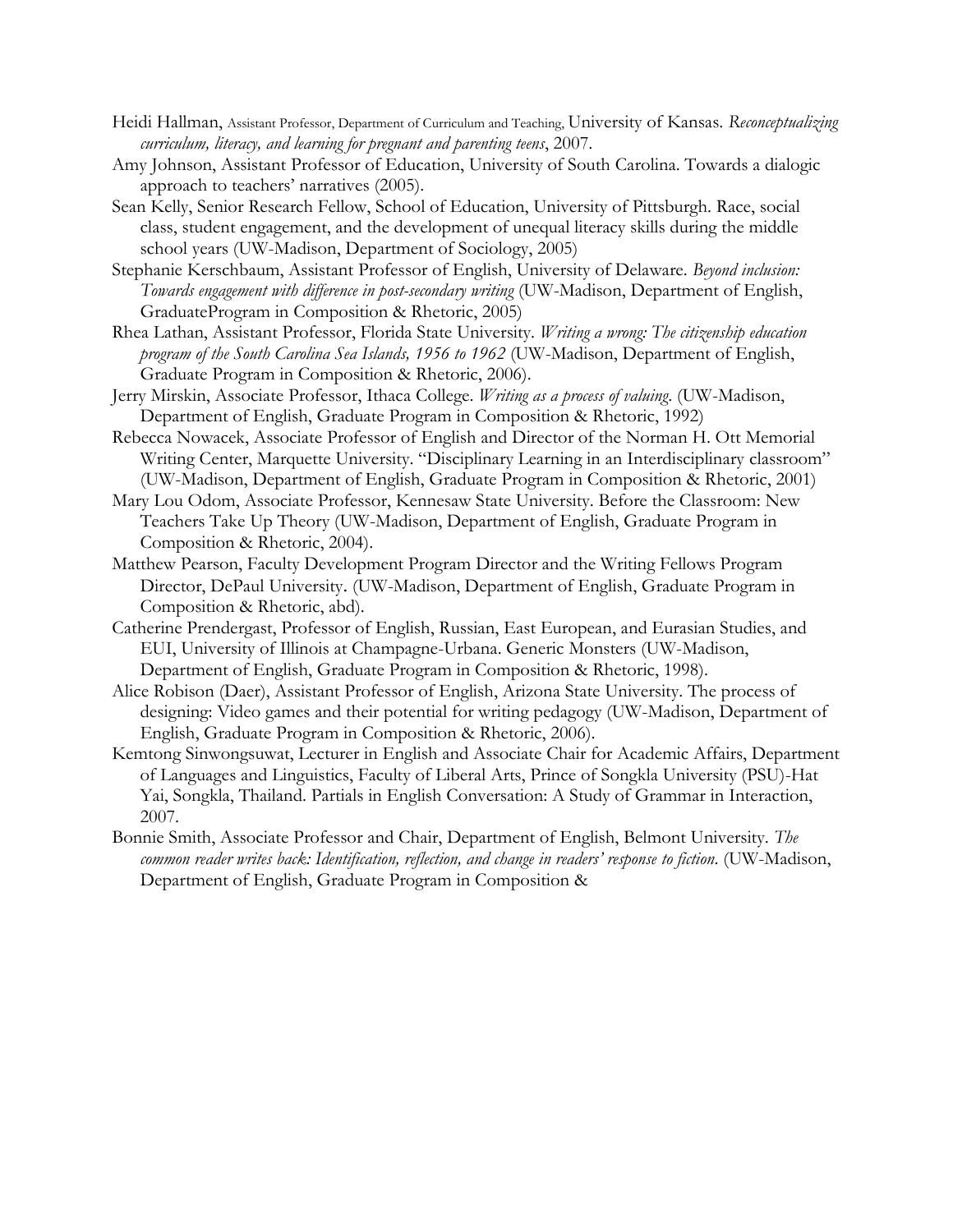#### **Publications**



BOOKS

Nystrand, M., & Duffy, J. (Eds.). (2003). *Towards a Rhetoric of Everyday Life: New Directions in Research on Writing, Text, and Discourse*. Madison: University of Wisconsin Press. Pp. Xxxiv +274.

"*This ambitious, rich collection of essays is the first to examine "the rhetoric of everyday life" or the dynamics of language in settings beyond school settings. Grounded in sociocultural foundations, the book's essays are divided into three groups–– rhetorics of community life, education, and modern institutions. The essays seek to answer such questions as how speakers use language to constitute social reality and how language serves to help users create, manage, or resist ideological meanings. The editors' essay is a necessary introduction to understanding how composition and rhetoric studies have begun to interrogate forces well beyond the academy. Essays deal with rhetorics of violence, architecture, mental disability, children's song and verse, and inner-city discourse. A final essay explores the future of writing ability, asking how people will learn to use language to say what they want or need to say. Summing Up: Recommended. Graduate and research collections" (*M. J. Fuller, Miami University in *Choice*, January 2004)

*"It has become increasingly rare in rhetoric and composition studies ... to find an edited collection in which the individual essays are of such high quality that they could be published individually in our most prestigious academic journals.* Towards a Rhetoric of Everyday Life *is, happily, one of those rarities. ... Simply put, these essays are substantial .... There is not a weak essay in the bunch.*  (Elizabeth Ervin*, Composition Forum, 14(1),* 2003, pp. 51-54).

"*This proposed volume is exciting for several reasons. First, its theme continues and extends the expansion of scholarship in composition/rhetoric beyond its focus on the institution of the freshman composition course and the closely related emphasis on writing in academic courses across the curriculum. Second, it promises both significant research and sophisticated theory (the two do not always come together). Third, the volume has a nice blend of contributors, including some of the most prominent scholars in the field (Bazerman, Berkenkotter, Brandt, Dyson, Nystrand), some well established researchers (Geisler, Medway, Miller), and some new voices (Duffy, Eicher, Redfield)*" (from the publisher's review).

Nystrand,M. (2002). (Ed.). *Norwegian Writing Research* . Special Issues of *Written Communication*, 19 (July & October). Thousand Oaks, London, New Delhi: Sage Publications.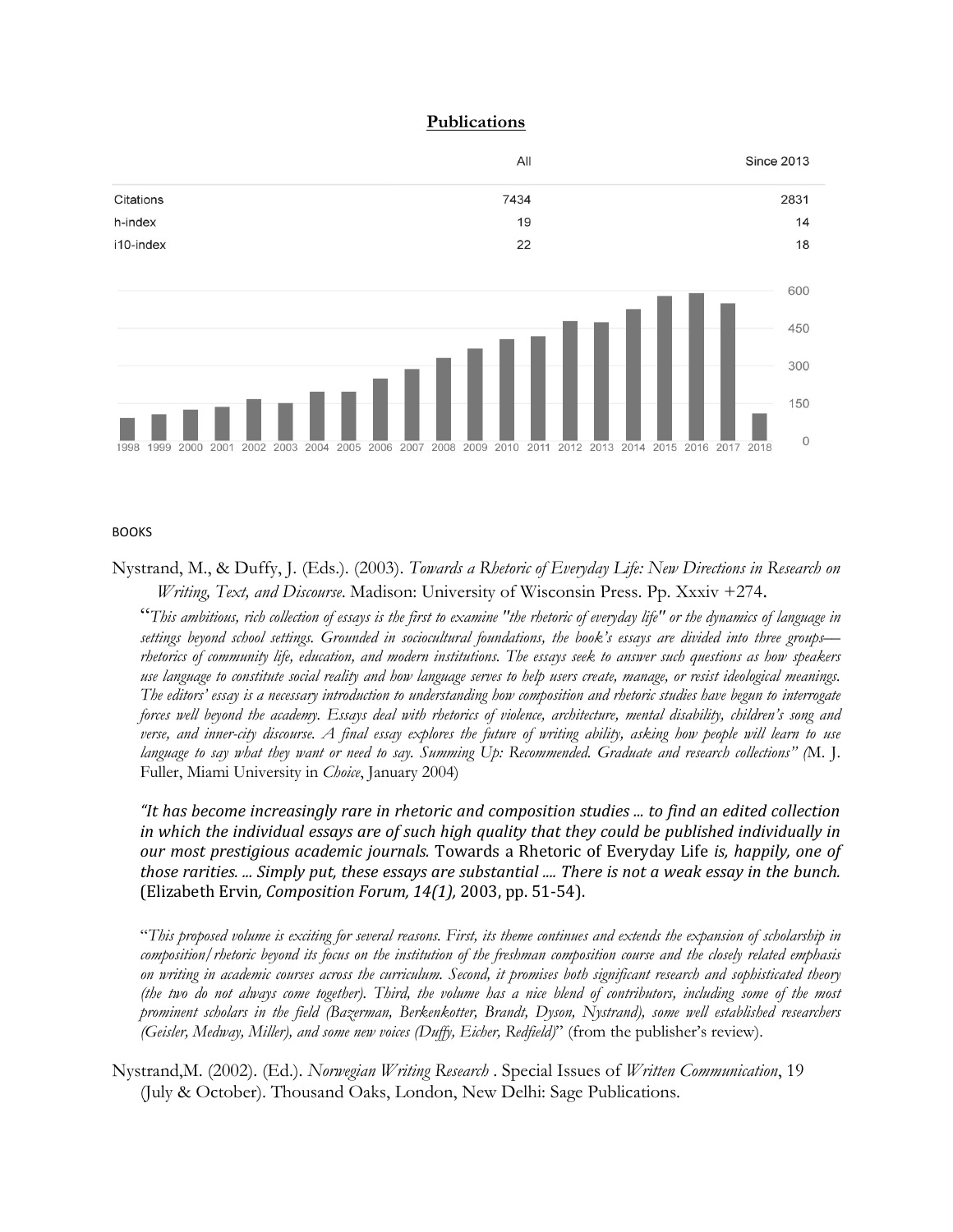Nystrand, M. (2001). (Ed.). *Writing an d Rhetoric in Everyday Life* . Editor, Special Issue of W*ritten Communication*, 18(July). Thousand Oaks, London, New Delhi: Sage Publications.

Nystrand, M. (1997). *Opening Dialogue: Understanding the Dynamics of Language and Learning in the English Classro m .* New York: Teachers College Press (with Adam Gamoran, Robert Kachur, & Catherine Prendergast). Pp. xvi + 141.

*"I would not be surprised if this volume eventually earned the status of a classic in its field .... [It] remind[s] us that, given the freedom and generative uncertainty of open-ended conversation, learning is often built on surprises"* (Robert Gundlach, from the Foreword)

*"Sophisticated in design, powerfully framed in theory, and unique in its scope"* (Arthur Applebee, publisher's review)

*"OPENING DIALOGUE provides a kind of grounding that I think is extremely important at this point in the course of inquiry for a sociocultural perspective"* (James Wertsch, Washington University, publisher's review).

*"OPENING DIALOGUE should strongly influence the way educators think about classrooms and learning .... The study has much to say to teachers, as well as to researchers and theorists"* (Melanie Sperling, publisher's review).

*"This little book should have a very big impact. It gives the results of the 'largest ever study of classroom discourse and its effects on learning'–112 eighth- and ninth-grade language arts and English classes comprising 1,100 students for each of two years. . . . [Nystrand's] book makes a very big contribution to our understanding of classroom discourse, and to English curriculum. It should be widely read and pondered and heeded by teachers, researchers, curriculum-makers, and teacher educators. That US students should endure another century or two of the English teaching. Nystrand found sopervasive is a frightening possibility"* (David R. Russell. (1998). *Journal of Curriculum Studies, 30*, 490-493).

*"This study is noteworthy not only for its rich and detailed descriptive findings, but for actually linking the variables of classroom discourse to student learning"* (Jo & Susan Sprague, *Communication Education, 47*, 1998, p. 300).

Nystrand, M. (1986). *The Structure of Written Communication: Studies in Reciprocity between Writers and Readers* . Orlando and London: Academic Press. Pp. xii + 234.

*"Developing interests in intertextuality, writing genres, socially situated coginiton, and other theoretical streams ... have flowed through composition in the last 20 years....The field's new thinking was realized in books such as Martin Nystrand's THE STRUCTURE OF WRITTEN COMMUNICATION (1986) in which writing was viewed as a sociocultural process conducted in relationship with socially situated others."* (Peter Smagorinsky, Introduction, *Research on Composition, 1983-2003*, Teachers College Press, 2005).

"*In the last ten years in particular, studies in literary history and in language development have suggested the importance of author and reader relationships. Particularly cogent is the monograph by Martin Nystrand,* The Structure of Written Communication: Studies in Reciprocity between Writers and Readers" (Dolores Pesce, *Hearing the Motet: Essays on the Motet of the Middle Ages and Renaissance*, Oxford University Press, 1997, p. 11).

*"... an excitingly ambitious attempt–perhaps the most exciting and the most ambitious to appear to date–to give us a vocabulary and a grounding principle for talking about the complex interactions among the textual, contextual, and ideational components that allow writers and readers to communicate through written language"* (Stephen P. Witte and David Elias in *Style,* 1988, 670-675).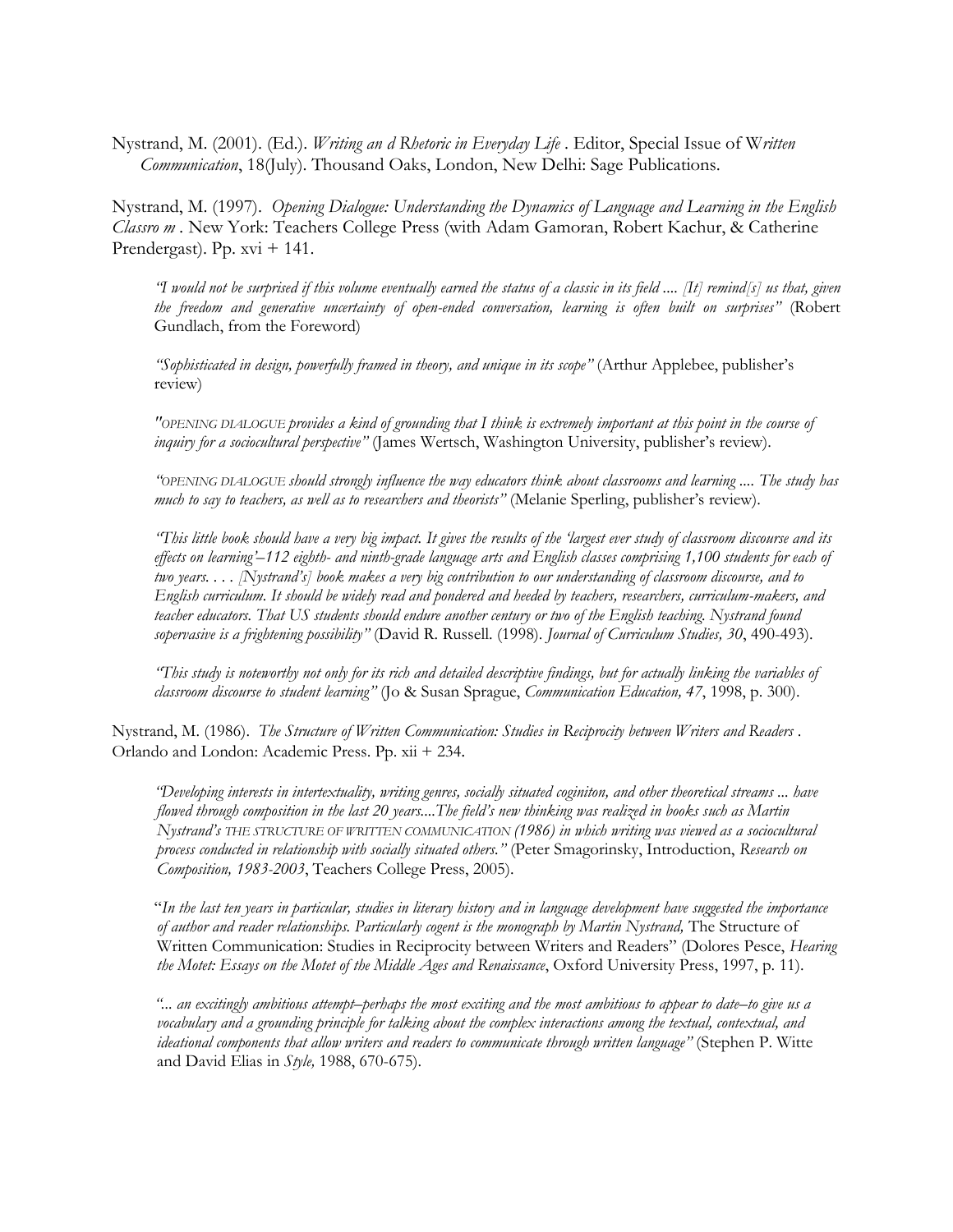*" ... a well-conceived, well-written book that in its scope and theoretical underpinnings will undoubtedly influence the way we look at reading and writing for some time to come"* (Melanie Sperling in *Language and Society*, 1990, p. 292).

*"By the end, readers' views of written language should be significantly altered. They should be conceptually much clearer about speech-writing relations.... And they should have received several very practical pointers (based on well argued theory) on how to improve their writing"* (Michael Stubbs in *The Journal of Language and Social Psychology*, 1989, p. 97).

*"... a critical sensibility that usefully complicates our customary way of thinking about that odd communicative act known as writing ... a genuine contribution to our understanding of the social and structural dimensions of text production"*(Charles Schuster in *College Composition and Communication*, 1988, pp. 89-91).

*"... The reciprocity-based text grammar outlined in this book is a useful addition to discourse theory"* (Jean Chandler in *Applied Psycholinguistics*, 1988, p. 103).

Nystrand, M. (Editor). (1982). *What Writers Know: The Language, Process, and Structure o f Written Discourse* . Editor and contributor. New York and London: Academic Press. Pp. xix + 391.

*"Stimulating, provocative, wide-ranging. Nystrand appropriately describes this as 'an ideas book' and readers hungry for insights into the processes of writing are provided with a feast.... The fourteen chapters will serve varying functions as appetizers for main courses.... Nystrand's book is full of good things, especially delicacies to be savored slowly, contemplatively. This is the sort of picnic to which Nystrand invites you. If your appetite has been whetted, if you want to know more about written discourse, then you are not likely to be disappointed by this miscellany of recent advances in what is known about what writers know"* (Patricia Wright in *Applied Psycholinguistics*, 1985, 354-356).

*"Nystrand's book reads well and is fresh, interesting, and important step in the study of writing. He and his contributors provide information that will be valuable for a range of readers, particularly graduate students seeking to understand not only current thinking but also the historical antecedents of certain approaches and perspectives. "This book is an important contribution to the field because it helps us recognize the value of a multidisciplinary approach to writing research.* It broaches the kinds of questions that, in my estimation, will ultimately lead to the construction of a theory of *literacy, and it encourages us to pursue our own lines of inquiry with a greater sense of the whole"* (from R. Horowitz, "Toward a Theory of Literacy," *The Harvard Educational Review*, 1984, pp. 88-97).

*"WHAT WRITERS KNOW lends cohesion to a number of diverse approaches, including valuable treatments of children's writing development and simulations of human writing behaviour with computer generated writing"* (Alan Hegarty in *The Australian Journal of Psychology*, 1984, 127-128).

*"Nearly all of the fourteen essayists have something to say to business and professional writers.... The tempting promises in the preface and in Nystrand's opening essay are reasonably well fulfilled in the essays which follow.... I commend ... the essays to the attention of anyone who wants to help minister to the theory needs of our disciplines"* (Robert D. Gieselman in *The Journal of Business Communication*, 1985, 70-71).

Nystrand, M. (Editor). (1977). *Language as a Way of Knowing: A Book o f Readings*. Symposium Series/8. Toronto: Ontario Institute for Studies in Education.

*"Nystrand has woven a collection of mostly older, and seemingly disparate articles and excerpts from articles, into a contemporary tour de force . . . . [T]his book is must reading for anyone interested in the nature of language-as-energeia, inthe role of language-as-gnostic-structure, or in the humanizing transaction between 'language,' 'intuition,' and 'reflection' as three phenomenally distinct yet complementary 'ways of knowing' . . . . "Overall, this book will serve to raise the level of dialogue between different participant groups in the social science community. The articles and excerpts from articles are timely. Moreover, Nystrand's introduction to the book, and preface(s) to each section, are scholarly statements which*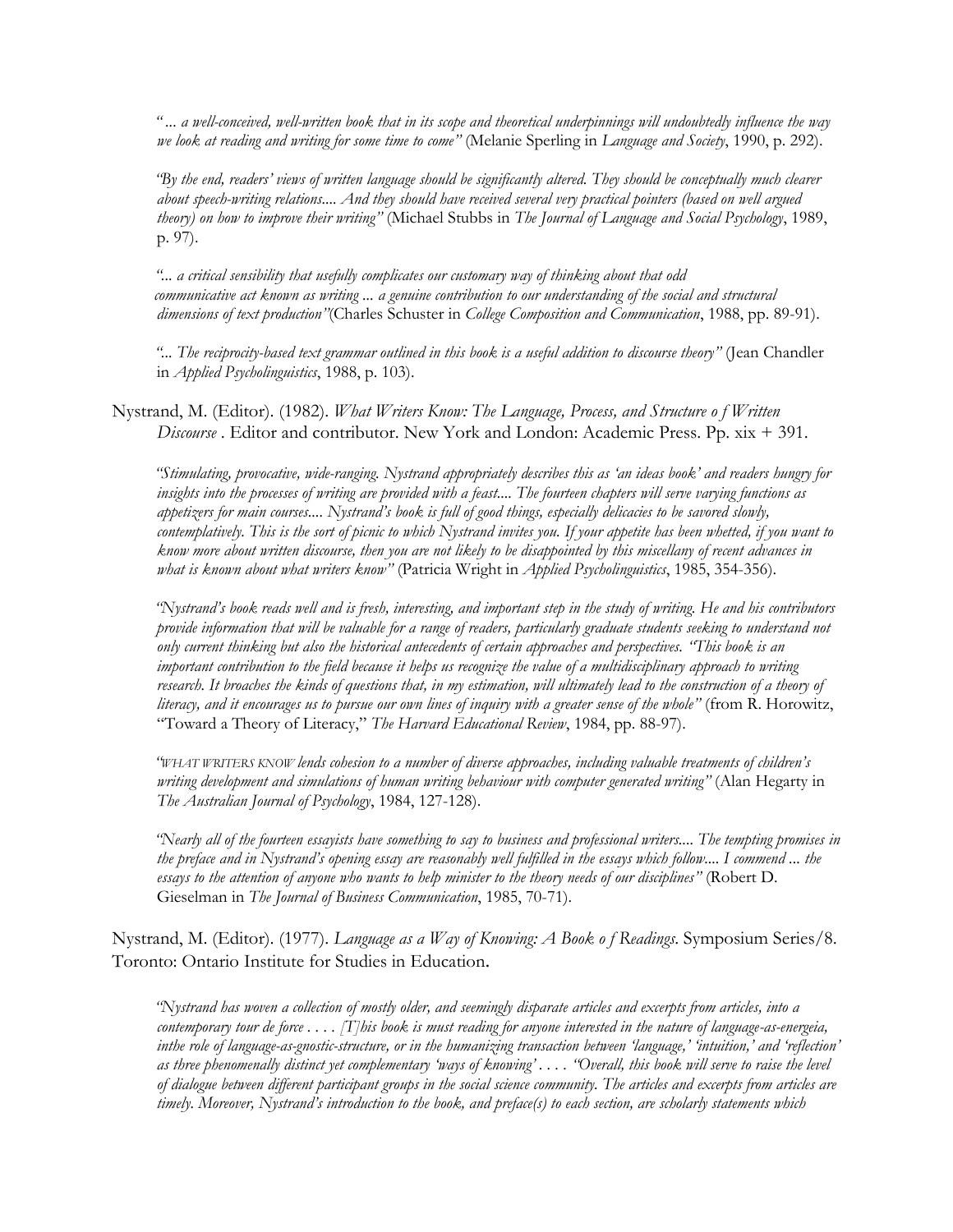*genuinely 'pull together' the issues and themes. The reader of this text will acquire a new respect for language, and a potent heuristic guide for his subsequent reflections" (*from B. Bain, "Language as a Social Event." *Canadian Society for the Study of Education News*, 1978, pp. 3-6).

CHAPTERS, ARTICLES, AND TECHNICAL REPORTS

## **Forthcoming**

- Donnelly, P., Blanchard, N., Kelly, S., Nystrand, M., and D'Mello, S.K. (In review). Words matter: Automatic Detection of Questions in Classroom Discourse using Linguistics, Paralinguistics, and Context. Submitted to the 2017 International Conference on Learning Analytics & Knowledge (LAK 2017).
- Donnelly, P., Blanchard, N., Samei, B., Olney, A.M., Sun, X., Ward, B., Kelly, S., Nystrand, M., and D'Mello, S. K. (In press). Multisensory Modeling of Teacher Instructional Strategies in Live Classrooms. Proceedings of the 2016 International Conference on Multimodal Interaction (ICMI 2016). ACM: New York.
- Nystrand, M. (In press). 국어교육과 대화적 교수법 (Language Arts Education and Dialogue Pedagogy): 마틴 니스트랜: 상상의힘 (Sang-Sang-Eui Him), Seoul, Korea.
- Nystrand, M. (In prep.). Classroom Discourse, Student Achievement, and Dialogic Instruction: The Phenomenology of Tipping Points

## **2016**

- Blanchard, N., Donnelly, P., Olney, A., Samei, B., Ward, B., Sun, X., Nystrand, M., and D'Mello, S. (2016). Semi-Automatic Detection of Teacher Questions from Human-Transcripts of Audio in Live Classrooms. Proceedings of the 9th International Conference on Educational Data Mining (EDM 2016) (pp. 288-291). International Educational Data Mining Society.
- Blanchard, N., Donnelly, P., Olney, A., Samei, B., Ward, B., Sun, X., Kelly, S., Nystrand, M., and D'Mello, S. (2016). Identifying Teacher Questions using Automatic Speech Recognition in Live Classrooms. Proceedings of the 27th Annual Meeting of the Special Interest Group on Discourse and Dialogue (SIGDIAL 2016) (pp. 191-201). Association for Computational Linguistics.
- Donnelly, P., Blanchard, N., Samei, B., Olney, A., Sun, X., Ward, B., Kelly, S., Nystrand, N., and D'Mello, S. (2016). Automatic Teacher Modeling from Live Classroom Audio. Proceedings of the 2016 ACM on International Conference on User Modeling, Adaptation, & Personalization (UMAP 2016) (pp. 45-53). ACM: New York.
- Nystrand, M. (2016). Class 4.50 User's Manual. Madison: Wisconsin Center for Education Research.

# **2015**

 Blanchard, N., Brady, M., Olney, A.M., Glaus, M., Sun, X., Nystrand, M., Samei, B., Kelly, S., and D'Mello, S. (2015). A Study of Automatic Speech Recognition in Noisy Classroom Environments for Automated Dialog Analysis. Proceedings of the 17th International Conference on Artificial Intelligence in Education (AIED 2015) (pp. 23-33). C. Conati, et al., Editors. Springer-Verlag: Berlin Heidelberg.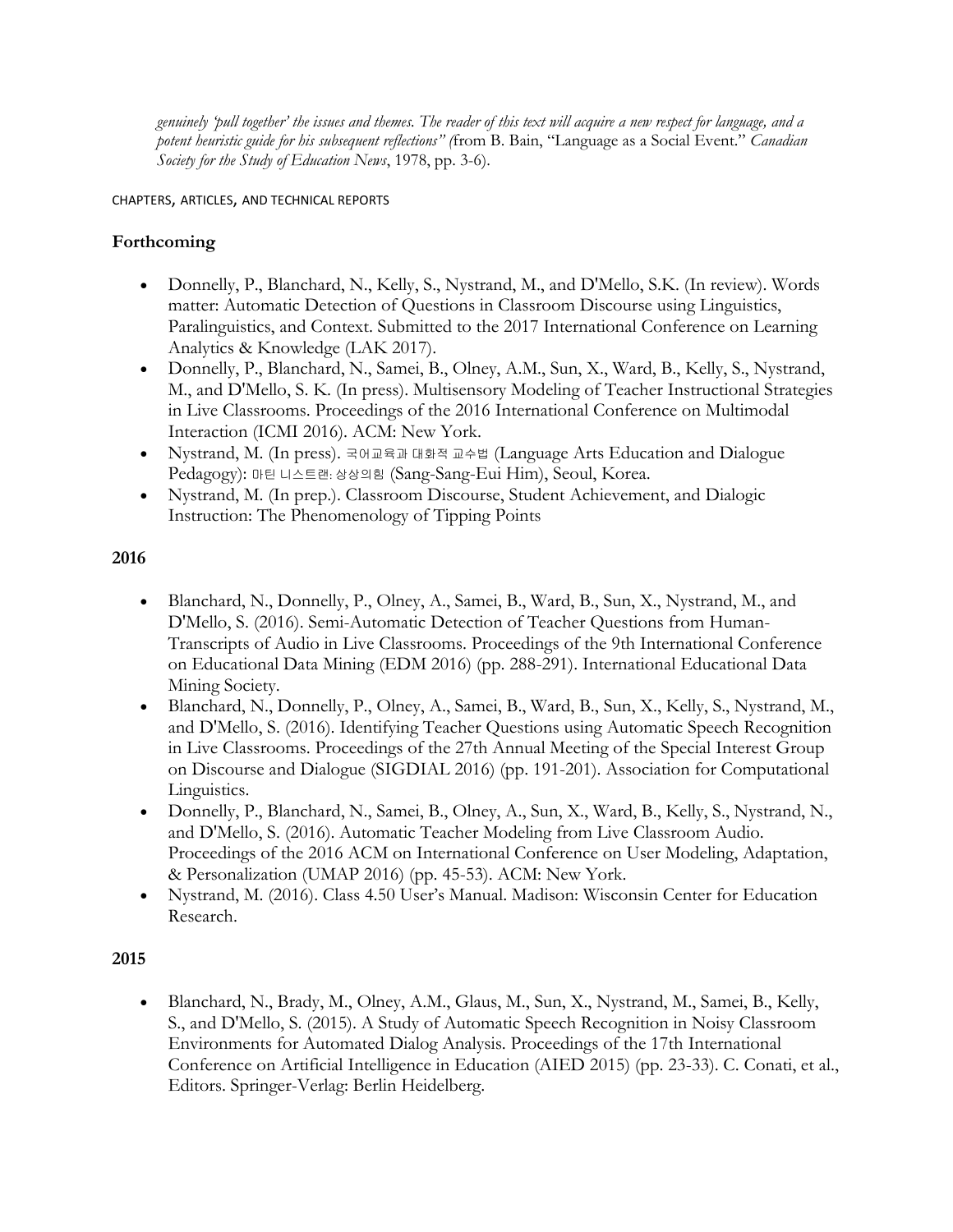- Blanchard, N., D'Mello, S., Nystrand, M. and Olney, A. (2015). Automatic Classification of Question & Answer Discourse Segments from Teacher's Speech in Classrooms. Proceedings of the 8th International Conference on Educational Data Mining (EDM 2015) (pp. 282-288). C. Romero, et al., Editors. International Educational Data Mining Society.
- D'Mello, S. K., Nystrand, M., Olney, A., & Kelly, S. (December, 2015). Automating the Measurement and Assessment of Classroom Discourse. Poster presented at the 2015 Institute for Education Sciences (IES) PI Meeting. Washington, DC.
- Samei, B., Olney, A., Kelly, S., Nystrand, M., D'Mello, S., Blanchard, N., and Graesser, A. (2015). Modeling Classroom Discourse: Do Models that Predict Dialogic Instruction Properties Generalize across Populations? Proceedings of the 8th International Conference on Educational Data Mining (EDM 2015) (pp. 444-447). C. Romero, et al., Editors. International Educational Data Mining Society.

### **2014**

- Samei, B., Olney, A., Kelly, S., Nystrand, M., D'Mello, S., Blanchard, N., Sun, X., Glaus, M., and Graesser, A. (2014). Domain Independent Assessment of Dialogic Properties of Classroom Discourse. Proceedings of the 7th International Conference on Educational Data Mining (EDM 2014) (pp. 233-236). J. Stamper, et al., Editors. International Educational Data Mining Society.
- **2009** Nystrand, M. (2009, September). En què consisteix la felin d'un mestre? *La formació del professorat de llengues*, 49, 82-110.
- **2008** Juzwik, M., Nystrand, M., Kelly, S., & Sherry, M. (2008). Oral Narrative genres as dialogic resources for classroom literature study: A contextualized case study. *American Educational Research Journal, 45*, 1111-1154.
- **2006** Nystrand, M. (2006, May). Research on the role of classroom discourse as it affects reading comprehension. *Research in the Teaching of English*, 40, 392-412.
	- Nystrand, M. The social and historical context for writing research. In C. MacArthur (Ed.), *Handbook of Writing Research* (pp. 11-27). New York: The Guilford Press.
- **2003** Applebee, A., Langer, J., Nystrand, M., & Gamoran, A. (2003). Discussion-based approaches to developing understanding: Classroom instruction and student performance in middle and high school English. *American Educational Research Journal, 40*, 685-730.
	- Nystrand, M., Wu, L., Gamoran, A., Zeiser, S., & Long, D. (2003, March-April). Questions in time: Investigating the structure and dynamics of unfolding classroom discourse. *Discourse Processes, 35*, 135-196. Also published as CELA Report Series 14005.
	- Nystrand, M. & Duffy, J. (2003). Rhetoric, writing, and the everyday: Some preliminary remarks. Preface to M. Nystrand & J. Duffy (Eds.), *Towards a Rhetoric of Everyday Life: New Directions in Research on Writing, Text, and Discourse* (pp. vii-xiii). Madison: University of Wisconsin Press.
	- Nystrand, M. & Duffy, J. (2003). The sociocultural context for the new discourse about writing. Introduction to M. Nystrand & J. Duffy (Eds.), *Towards a Rhetoric of Everyday Life: New Directions in Research on Writing, Text, and Discourse* (pp. xv-xxxiv). Madison: University of Wisconsin Press.
	- Nystrand, M. (2003). Janet Emig, Frank Smith, and the New Discourse About Writing and Reading, or How Writing and Reading Came to Be Cognitive Processes in 1971. In M.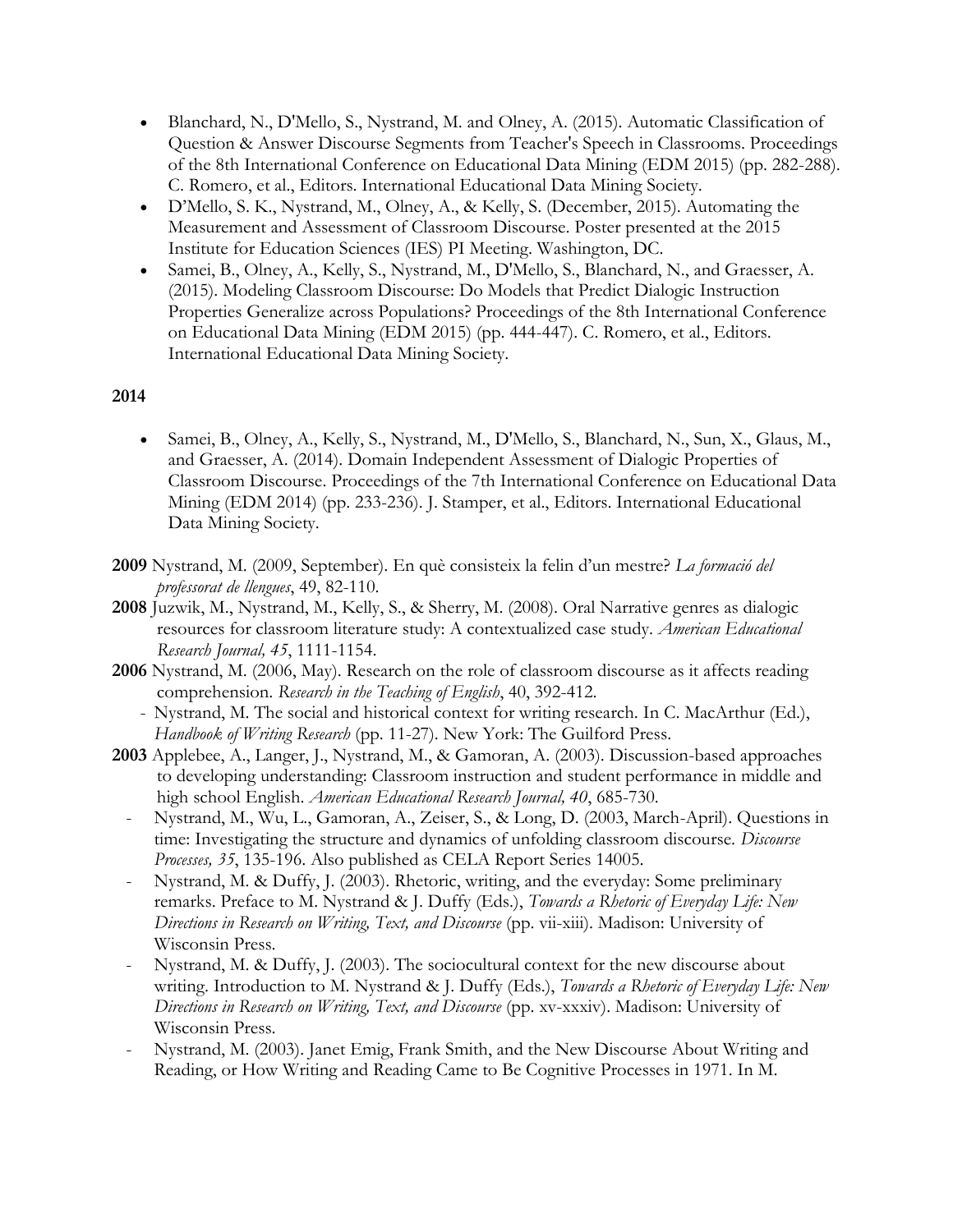Nystrand & J. Duffy (Eds.), *Towards a Rhetoric of Everyday Life: New Directions in Research on Writing, Text, and Discourse* (pp. 121-144). Madison: University of Wisconsin Press.

- **2002** Nystrand, M. (2002). Dialogic discourse analysis of revision in response groups. In E. Barton & G. Stygall (Eds.), *Discourse studies in composition*. Cresskill NJ: Hampton Press.
- **2001** Christoph, J. N. & Nystrand, M. (2001, November). Taking risks, negotiating relationships: One teacher's transition toward a dialogic classroom. *Research in the Teaching of English, 36*, 249- 286.
	- Nystrand, M. (2001, Summer). Distinguishing formative and receptive contexts in the disciplinary formation of composition studies: A response to Mailloux. *RSQ: Rhetoric Society Quarterly*, 3*1*, 93-102.
	- Nystrand, M. (2001, July). On writing and rhetoric in everyday life. Preface to *Writing and Rhetoric in Everyday Life*. Special issue of *Written Communication, 18*, 255-258.
	- Nystrand, M. (2001). Dialogic discourse analysis of revision in response groups. In E. Barton& G. Stygall (Eds.), *Discourse studies in composition* (369-384). Cresskill NJ: Hampton Press.
	- Nystrand, M., Gamoran, A., & Carbonaro, W. (2001). On the ecology of classroom instruction: The case of writing in high school English and social studies. In P. Tynjälä, L. Mason, & K. Londa (Eds.), *Writing as a learning tool* (pp. 57-81). Dordrecht, the Netherlands: Kluwer Academic Publishers.
	- Nystrand, M., & Graff, N. (2001, March). Report in argument's clothing: An ecological perspective on writing instruction. *The Elementary School Journal, 101*, 479-493.
- **2000** Nystrand, M. (2000). Cultural supports for empirical research on writing. In P. Coppock (Ed.),*The semiotics of writing: Transdisciplinary perspectives on the technology of writing*. Turnhout, Belgium: Brepols Publishers.
- **1998** Nystrand, M. (1997, Winter). English: Not just for English (class) anymore [editorial]. *English Update*. pp. 1, 7.
	- Nystrand, M., Gamoran, A., & Carbonaro, W. (1998). *Towards an ecology of learning: The case of classroom discourse and its effects on writing in high school English and social studies*. Report Series 2.34. Madison: National Research Center on English Learning and Achievement.
- **1997** Nystrand, M. (1997, Fall). Talking about writing, writing about talk: A neglected resource for learning. *English Update*. pp. 4-5.
- Nystrand, M. (1997). Dialogic instruction: When recitation becomes conversation. Chapter 1. *Opening Dialogue: Understanding the Dynamics of Language and Learning in the English Classroom.* (1997). New York: Teachers College Press.
- Nystrand, M, & Gamoran, A. (1997). The big picture: The language of learning in hundreds of eighth- and ninth-grade English lessons. Chapter 2, *Opening Dialogue: Understanding the Dynamics of Language and Learning in the English Classroom.* New York: Teachers College Press.
- Nystrand, M. (1997). What's a teacher to do? Dialogism in the classroom. Chapter 4, *Opening Dialogue: Understanding the Dynamics of Language and Learning in the English Classroom.* (1997). New York: Teachers College Press.
- Nystrand, M. (1997, Winter). "English: Not just for English (class) anymore" (editorial). *CELA English Update*. pp. 1, 7.
- **1995** Gamoran, A., Nystrand, M., Berends, M., & LePore, P. (1995, Winter). An organizational analysis of the effects of ability grouping. *American Educational Research Journal, 32*, 687-716.
- **1994** Gamoran, A. and Nystrand, M. (1994). Tracking, instruction, and achievement. *International Journal of Educational Research, 21*, 217-131.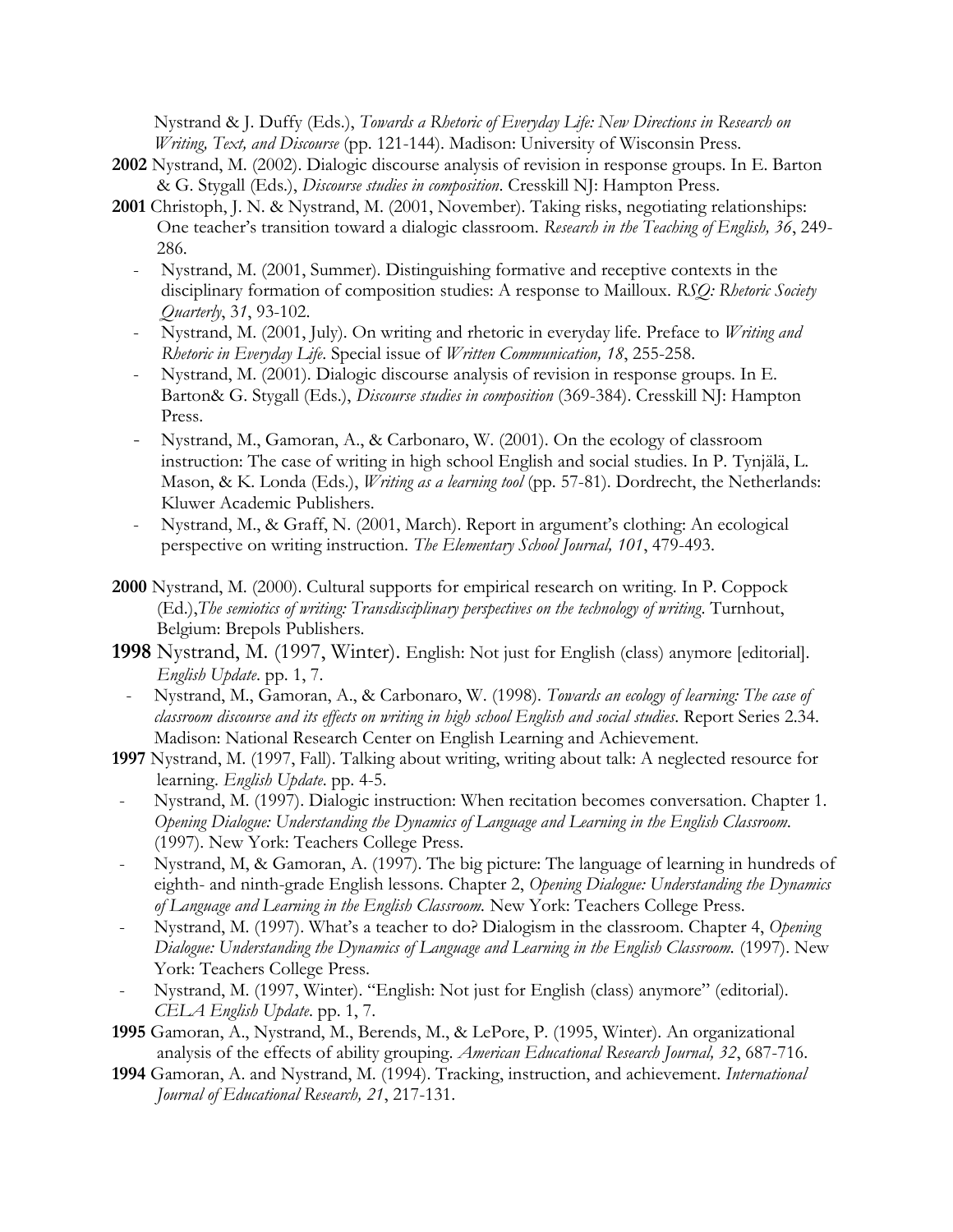- **1993** Nystrand, M. (1993). Writer-reader awareness. In A. C. Purves (Ed.), *Encyclopedia of English Studies and Language Arts*. New York: Scholastic Inc. for the National Council of Teachers of English.
- Nystrand, M., Greene, S., & Wiemelt, J. (1993, July). Where did composition studies come from? An intellectual history. *Written Communication, 10*, 267-333.
- Nystrand, M., Cohen, A., & Dowling, N. (1993, January). Addressing reliability problems in the portfolio assessment of college writing. *Educational Assessment, 1*, 53-70.
- Nystrand, M., Gamoran, A., & Heck, M. (1993, January). Using small groups for response and thinking about literature. *English Journal, 82*, 14-22.
- **1992** Nystrand, M. (1992). Social interactionism versus social constructionism: Bakhtin, Rommetveit, and the semiotics of written text. In Astri Heen Wold (Ed.), *The Dialogical Alternative: Towards a Theory of Language and Mind* (pp. 157-174). Oslo: The University Press in cooperation with Oxford University Press, London.
- Nystrand, M., & Gamoran, A. (1992). From discourse communities to interpretive communities: A study of ninth-grade literature instruction. In George Newell & Russell Durst (Eds.), *Exploring Texts: The Role of Discussion and Writing in the Teaching and Learning of Literature*  (pp. 91-111). Norwood, MA: Christopher-Gordon Publishers, Inc.
- Gamoran, A., & Nystrand, M. (1992). Taking students seriously. In F. Newmann (Ed.), *Student Engagement and Achievement in American Schools* (pp. 40-61). New York: Teachers College Press.
- Gamoran, A., & Nystrand, M. (1992). *Beyond technical rationality: Ability-group differences in the distribution and effects of classroom instruction*. Discussion paper no. 981-92. Madison: Institute for Research on Poverty.
- Nystrand, M. (1992). English language education. In M. Alkin (Ed.), *The Encyclopedia of Educational Research* (pp. 443-453). 6th edition. New York: MacMillan for the American Educational Research Association.
- **1991** Gamoran, A. & Nystrand, M. (1991). Background and instructional effects on achievement in eighth-grade English and social studies. *Journal of Research on Adolescence*, 1, 277-300.
	- Nystrand, M., & Gamoran, A. (1991). Instructional discourse, student engagement, and literature achievement. *Research in the Teaching of English, 25*, 261-290.
	- Nystrand, M. (1991). Making it hard: Curriculum and instruction as factors in difficulty of literature. In Alan Purves (Ed.), *The idea of difficulty in literature and literature learning: Joining theory and practice.* Albany, NY: State University of New York at Albany Press.
	- Nystrand, M., & Wiemelt, J. (1991). When is a text explicit? Formalist and dialogical conceptions. *Text, 11*(1), 25-41.
	- Nystrand, M., & Gamoran, A. (1991). Student engagement: When recitation becomes conversation. In H. Waxman and H. Walberg (Eds.), *Contemporary Research on Teaching*. Berkeley: McCutchan. (A. Gamoran, second author).
	- Nystrand, M. (1991). Better approaches to English/language arts. *Rethinking Schools*, *5*(3), 15- 16. [Revision and reprint of High School English Students in Low-Ability Classes: What Helps? originally published in *The Newsletter of the National Center on Effective Secondary Schools*,1990, *5*(1), pp. 7-8.
- **1990** Nystrand, M. (1990). High school English students in low-ability classes: What helps? *The Newsletter of the National Center on Effective Secondary Schools*, *5*, pp. 7-8.
	- Nystrand, M. (1990). Text properties are objective: Text meaning is not (a reply to David Olson). *Contemporary Psychology*. *35*, 302-303.
	- Nystrand, M. (1990). How texts mean (a reply to David Olson). *Contemporary Psychology*, *35*, 303.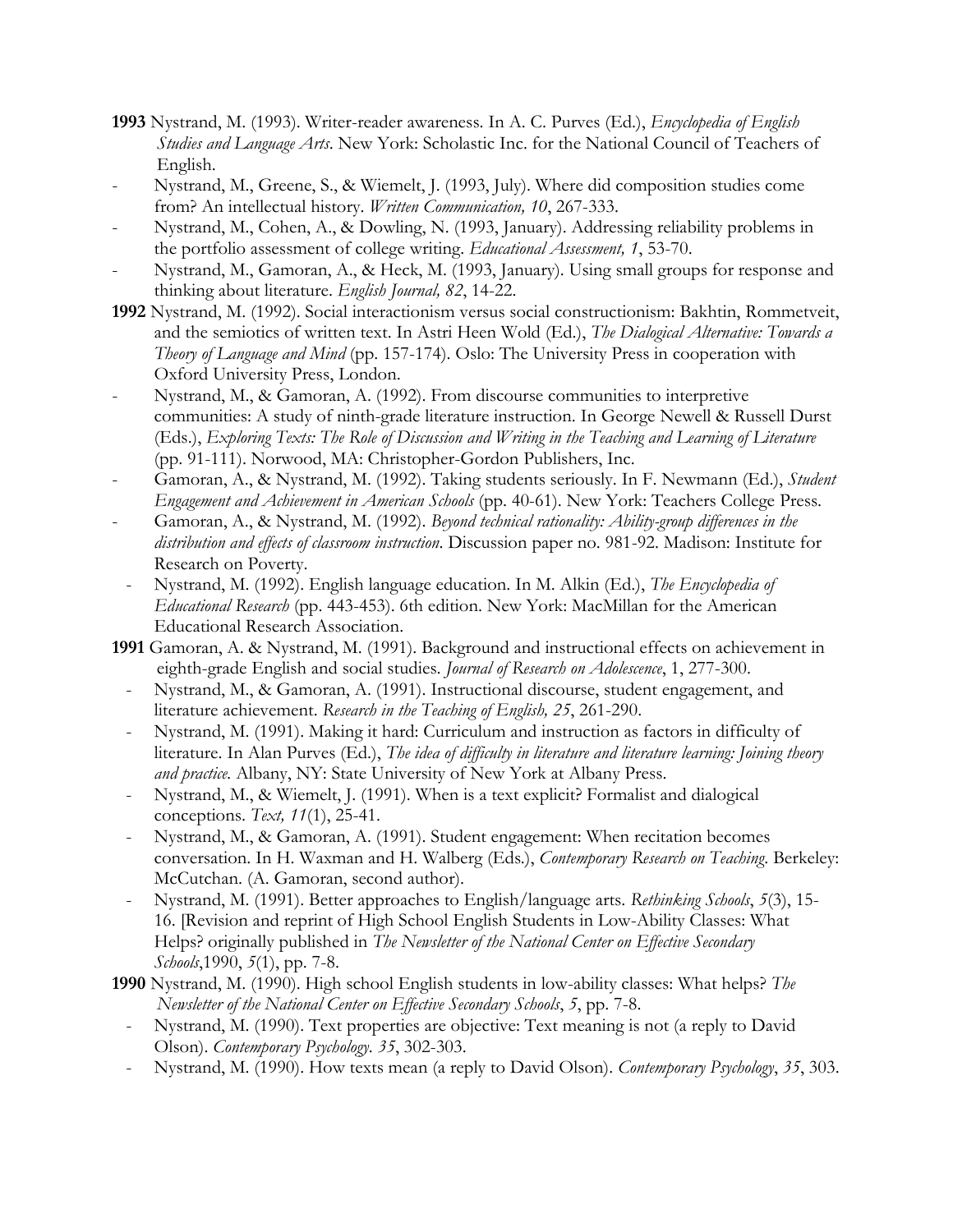- Nystrand, M. (1990). On teaching writing as a verb rather than a noun: Research on writing for high school English teachers. In G. Hawisher and A. Soter (Eds.), *On Literacy and Its Teaching: Issues in English Education.* Albany: State University of New York at Albany Press.
- Nystrand, M. (1990). Sharing words: The effects of readers on writing development. *Written Communication*, *7*, 3-24. [Published in translation as Tekst på deling. Leseres innvirkning pånge skrivere. In Lars Sigfred Evensen & Torlaug Lokensgard Hoel (Eds.), *Skriveteorier og skolepraksis* [*Writing theories and school practices*]. (1997). Oslo: Cappelen].
- Nystrand, M. (1990). *CLASS 2.0 User's Manual*. Madison: National Center on Effective Secondary Schools.
- **1989** Nystrand, M. (1989). A social-interactive model of writing. *Written Communication*, *6*, 66-85. Nystrand, M., & Brandt, D. (1989). Response to writing as a context for learning to write. In C. Anson (Ed.), *Writing and Response: Models, methods, and curricular change*. Urbana: National Council of Teachers of English.
- **1987** Nystrand, M. (1987). The context of written communication. In R. Horowitz and S. J. Samuels (Eds.), *Understanding Oral and Written Discourse*. Orlando and London: Academic Press. (This chapter, derived from Chapter 4 of *The Structure of Written Communication* (above), is a revision of a previously published paper by the same title in *The Nottingham Linguistic Circular*, 1983, *12*, 55-65.)
- **1986** Nystrand, M. (1986). Introduction. In M. Nystrand, *The Structure of Written Communication: Studies in Reciprocity between Writers and Readers* (pp. 1-20). Orlando and London: Academic Press.
	- Nystrand, M. (1986). Philosophical assumptions inherent in current cognitive models of writing. In M. Nystrand, *The Structure of Written Communication: Studies in Reciprocity between Writers and Readers* (pp. 21-38). Orlando and London: Academic Press.
	- Nystrand, M. (1986). Reciprocity as a principle of discourse. In M. Nystrand, *The Structure of Written Communication: Studies in Reciprocity between Writers and Readers (pp. 39-58). Orlando and* London: Academic Press.
	- Nystrand, M. (1986). What writers do. In M. Nystrand, *The Structure of Written Communication: Studies in Reciprocity between Writers and Readers* (pp. 59-80). Orlando and London: Academic Press.
	- Nystrand, M., Himley, M., and Doyle, A. (1986). A critical examination of the doctrine of autonomous texts. In M. Nystrand, *The Structure of Written Communication: Studies in Reciprocity between Writers and Readers* (81-108). Orlando and London: Academic Press.
	- Nystrand, M. (1986). Necessary text elaborations. In M. Nystrand, *The Structure of Written Communication: Studies in Reciprocity between Writers and Readers (pp. 109-136). Orlando and* London: Academic Press.
	- Nystrand, M. (1986). Where do the spaces go? The development of word segmentation in the Bissex texts. In M. Nystrand, *The Structure of Written Communication: Studies in Reciprocity between Writers and Readers* (pp. 159-178). Orlando and London: Academic Press.
	- Nystrand, M. (1986). Learning to write by talking about writing: A summary of research on intensive peer review at the University of Wisconsin-Madison. In M. Nystrand, *The Structure of Written Communication: Studies in Reciprocity between Writers and Readers (pp. 179-212). Orlando* and London: Academic Press. [Expanded version of Nystrand, M. (1985). L*earning to write by talking about writing: A summary of research on intensive peer review at the University of Wisconsin-Madison*.
	- Final Report to the National Institute of Education (Increasing students' awareness of their own composing processes/Grant No. NIE-G-84-0008). ERIC document ED 255 914. See *Resources in Education*, *20*.]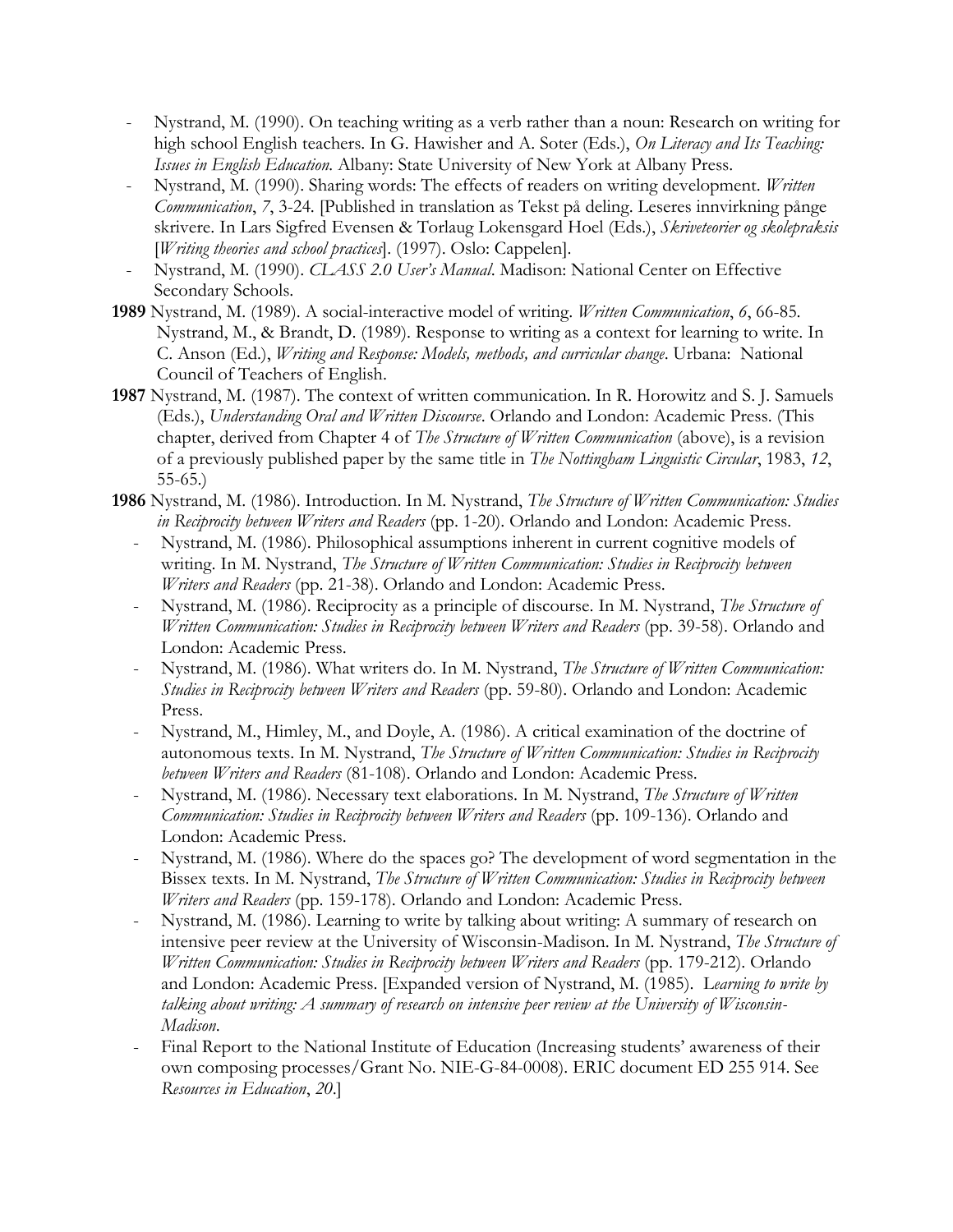- **1984** Nystrand, M., & Himley, M. (1984). Written text as social interaction. In G. S. Pinnell and M. L. King (Eds.), *Access to Meaning: Spoken and Written Language*. *Theory into Practice*, *23*(3), 198-207.
- **1982** Nystrand, M. (1982). Rhetoric's 'audience' and linguistics' 'speech community': Implications for understanding writing, reading, and text." (1982). In M. Nystrand (Ed.), *What Writers Know: The*  Language, Process, and Structure of Written Discourse (pp. 1-28). New York and London: Academic Press.
	- Nystrand, M. (1982). An analysis of errors in written communication. (1982). In M. Nystrand (Ed.), *What Writers Know: The Language, Process, and Structure of Written Discourse* " (pp. 57-74). New York and London: Academic Press.
	- Nystrand, M. (1982). The structure of textual space. (1982). In M. Nystrand (Ed.), *What Writers Know: The Language, Process, and Structure of Written Discourse* (pp. 75-86). New York and London: Academic Press.
- **1979** Nystrand, M. (1979). Using readability research to investigate writing. *Research in the Teaching of English*, *13*(3), 231-242.
	- Millar, B. & Nystrand, M. (1979). The language trap. *English Journal*, *68*(3), 36-41.
- **1977** Nystrand, M. (1977). *Ontological Aspects of Validity Concerns in Language Arts Assessment*. ERIC document ED 133 733. See *Resources in Education*, *12*(6).
	- Nystrand, M. (1977). *Assessing Written Communicative Competence: A Textual Cognition Model*. ERIC document ED 133 732. See *Resources in Education*, 1977, *12*(6), described in *The Harvard Educational Review* (1979, *49*[1], 118) as "more penetrating and elaborate" than E. D. Hirsch, Jr.'s analysis of the uses of readability to examine writing ability in *The Philosophy of Composition* (University of Chicago Press, 1977).
	- Nystrand, M. (1977). Introduction to M. Nystrand (Ed.), *Language as a Way of Knowing: A Book of Readings* (see above), pp. 1-3.
	- Nystrand, M. (1977). Knowing by structuring. In M. Nystrand (Ed.), *Language as a Way of Knowing: A Book of Readings* (see above), pp. 5-11.
	- Nystrand, M. (1977). Structure by uttering. Introduction to Part II, M. Nystrand (Ed.), *Language as a Way of Knowing: A Book of Readings* (see above), pp. 35-37.
	- Nystrand, M. (1977). Speaking and writing to know others. Introduction to Part III, M. Nystrand (Ed.), *Language as a Way of Knowing: A Book of Readings* (see above), pp. 123-124.
	- Nystrand, M. (1977). Language as discovery and exploration: Heuristic and explicative uses of language. In M. Nystrand (Ed.), *Language as a Way of Knowing: A Book of Readings* (see above), pp. 95-104.
	- Nystrand, M. & Wiederspiel, M. (1977). Case study of a personal journal: Notes towards anepistemology of writing. In M. Nystrand (Ed.), *Language as a Way of Knowing: A Book of Readings* (see above), pp. 105-121.
	- Nystrand, M. (1977). Reply to Wilburn. *Curriculum Inquiry*, *7*(3), 268-269.
- **1975** Nystrand, M. (1975). The politics of rank ordering. *English Journal*, *64*(3), 42-45, identified in a New York University study as one of five articles dealing with measurement and evaluation in *English Journal* between 1960 and 1975 as "most important to English teachers across the country" (*English Journal*, 1979, *68*[6], 89-93). In his retrospective of his editorship between 1973-1980, the editor, Stephen Tchudi, ranked this article as the most important, saying that "Nystrand demonstrated that the effect of standardized testing is to keep students from the lower socioeconomic groups right where they are while defending the social and educational elitism of the upper middle-class and the wealthy; he was a quarter-century ahead of his time n recognizing the effects of No Child Left Behind."
- **1974** Nystrand, M. (1974). Lesson plans for the open classroom. *English Journal*, *63*(5), 79-81.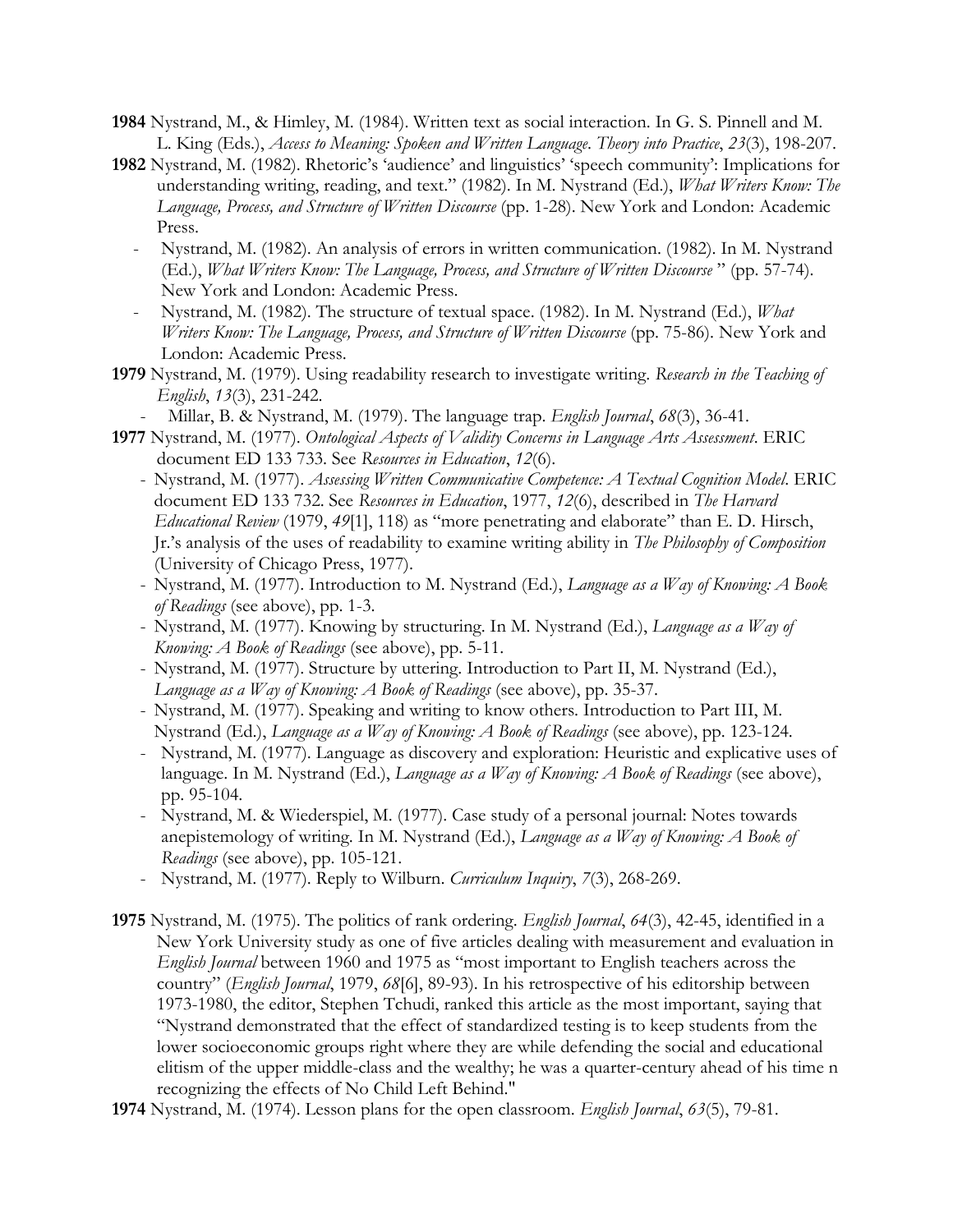- Stiles, L. & Nystrand, M. (1974). The politics of sex in education. *The Educational Forum*, *37*(4), 431-440.
- Nystrand, M. (1974). Can creativity be taught? *English Journal*, *63*(3), 65-68.
- **1973** Nystrand, M. (1973). The key puncher poets. *Media and Methods*, *9*(7), 73*ff*. (Peter Perry, second author).
- Nystrand, M. (1973). A future shocked language? *English Journal*, *62*(2), 250-254.
- **1970** Nystrand, M. (1970). Dewey, Dixon, and future of creativity. *English Journal*, *59*(8), 1138- 1140. (Sue Zeiser, second author).

#### REVIEWS

- **1991** Review of *Reading-to-Write: Exploring a Cognitive and Social Process*, by L. Flower, V. Stein, J. Ackerman, M. Kantz, K. McCormick, and W. Peck. *College Composition and Communication, 43*, 411-415.
- **1982** Review of Bissex, *Gnys at Wrk: A Child Learns to Write and Read* (Harvard University Press, 1980). (1982). *Applied Psycholinguistics*, 1982, *2*(2), 192-195.
- **1976** Review of *The Art of Composition*, by B. S. Pannwitt. (1976). *English Journal*, *64*(3), 42-45.

### INVITED ADDRESSES AND PAPER PRESENTATIONS

- **2007** Keynote address: "Opening–and Sustaining–Dialogue: From Practice to Theory and Back" The International Association for the Improvement of Mother Tongue Education (IAIMTE). Exeter, UK, March 27, 2007.
- **2006** Speaker. "On the Structure of Understanding in Classroom and Disciplinary Discourse." Eminent Scholar Lecture. Martha King Center for Language and Literacies. Ohio State University, February 14, 2006.
- **2005** Chair and discussant. Narrative Analysis in Literacy Learning Contexts. 14th World Congress on The 14th World Congress of Applied Linguistics. Madison, 29 July 2005.
	- Presenter. "The Semiotics of Influence: Formative and Receptive Contexts." Conference on College Composition and Communication (CCCC), San Francisco, March 2005
	- Speaker. "Under a Dialogic Spell: The Role Classroom Discourse in Reading Instruction."  $24<sub>th</sub>$ Annual University of Wisconsin Reading Research Symposium, Madison, June.
	- Chair. AERA Symposium, "Making Sense of Group Discussions Designed to Promote High-Level Comprehension of Texts." The 2005 American Educational Research Association Annual Convention, Montreal, April, 2005.

**2002** Presenter. "Opening–and Sustaining–Dialog: From Practice to Theory and Back."

- Presentation to Symposium, Improving Learning and Achievement in the English Language Arts: Current Research from the National Research Center on English Learning and Achievement (CELA). Atlanta, 23 November 2002.
- Presenter. "Opening–and Sustaining–Dialog: From Practice to Theory and Back." Presentation to the Program in Language, Literacy, and Culture, College of Education, Ohio State University, May 14, 2002
- Presenter. CLASS 4.0: Assessing Classroom Discourse in the CELA Literacy Partnership.
- Presentation to Special Interest Group, Center on English Learning and Achievement. Atlanta, 23 November 2002.
- Presenter. The Role of Classroom Discourse in Student Learning in English Language Arts and What Teachers and Policy Makers Need to Know About It. Presentation to the Wisconsin Department of Public Instruction, 6 December 2002.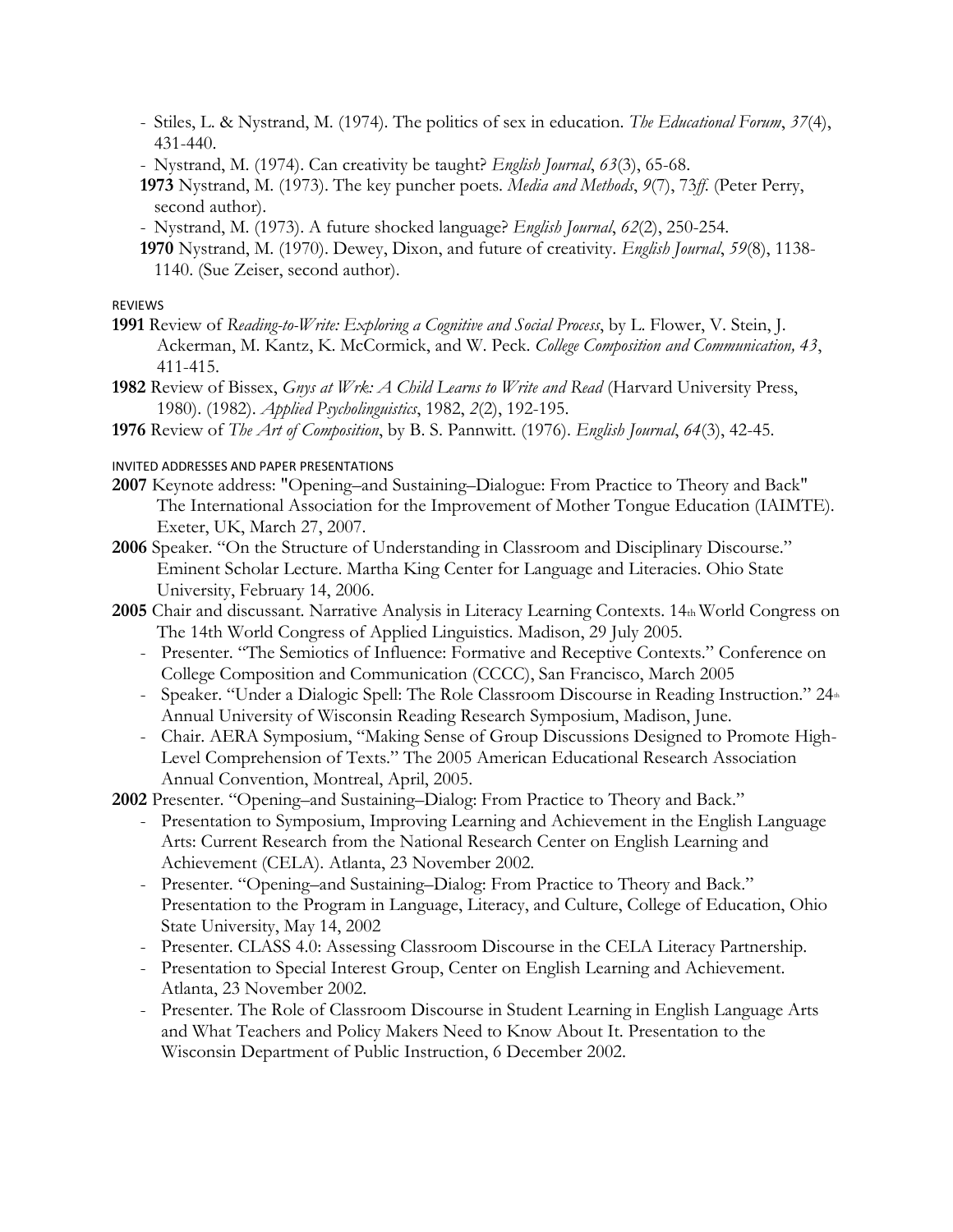- Presenter. How Classroom Conversation Can Support Student Achievement. Paper commissioned by the Education Trust for its Summit on Secondary Reading, Hilton Washington Embassy Row, 12 July 2002.
- Presenter. Using CLASS 4.0 in Middle School Language Arts Classrooms. O'Keefe Middle School, Madison, 7 May 2002.
- **2001** Questions in Time: Investigating the Structure and Dynamics of Unfolding Classroom Discourse. Presenter with A. Gamoran at Symposium on Learning Environments Designed to Support Literacy, sponsored by Division C1: Language and Learning. 2001 annual meeting of the American Education Research Association, Seattle, 4/12/01.
	- Eliciting and Sustaining Discussion in a 9th-Grade English Class in a Low-Achieving Inner-City High School. Presenter with J. N. Christoph in Symposium on Understanding Language Practices in Schools, sponsored by Special Interest Group on Language and Social Processes.
	- 2001 Annual Meeting of the American Education Research Association, Seattle, 4/11/01. The Semiotics of Influence. In Symposium, Towards a Rhetoric of Everyday Life: New Directions in Research on Writing, Text, and Discourse. Presentation sponsored by the Special Interest Group on Writing & Literacies. 2001 annual meeting of the American Education Research Association, Seattle, 4/13/01.
	- The Semiotics of Influence: On the Emergence of the New Discourse about Writing and Reading Processes in North America c. 1970. Presentation at theory session on Toward a Rhetoric of Everyday Life: New Directions in Research on Writing, Text, and Discourse. 52nd annual meeting of the Conference on College Composition and Communication, Denver,  $3/16/01$ .
	- CELA National Study Results. Presentation at 2001 Meeting of National Council of Teachers of English. Baltimore, 11/16/01.
- **2000** Friday, 17 November: Eliciting and Sustaining Discussion in a Low-Achieving Ninth-Grade Inner-City English Class. Ninetieth Annual Conference of the National Council of Teachers of English, Milwaukee.
	- Questions In Time: An Event-History Analysis of Classroom Discourse in  $8<sub>th</sub>$  and  $9<sub>th</sub>$ -grade Social Studies and English Classes. Invited presentation to the annual breakfast of the National Conference on research in Language and Literacy (NCRLL), International Reading Association, Indianapolis, 2 May 2000.
- **1999** Formative and Receptive Contexts for Empirical Research on Writing. Introductory plenary paper at the international seminar "Bakhtinian Perspectives: Thinking Culture Dialogically." Norwegian University of Science and Technology, Trondheim, Norway, 9 November 1999
	- Questions in Time: Some Preliminary Results from an Event History Analysis of Classroom Discourse in Grades 8-9 Literature Instruction in American High Schools. Strategic Project Learning and Innovation, Norwegian University of Science and Technology, Trondheim, Norway, 10 November 1999.
	- Towards a Rhetoric of Everyday Life: Current Trends in North American Writing Research for the Millennium. Developing Written Language Competence Project, Norwegian University of Science and Technology, Trondheim, Norway, 10 November 1999
	- The Semiotics of Influence: The Rise of Empirical Writing Research in North America ca. 1970. Invited paper at the invitational seminar and international research conference on "The Semiotics of Writing: Transdisciplinary Perspectives on the Technology of Writing," The International Center for Semiotic and Cognitive Studies of the University of San Marino, 13 November 1999.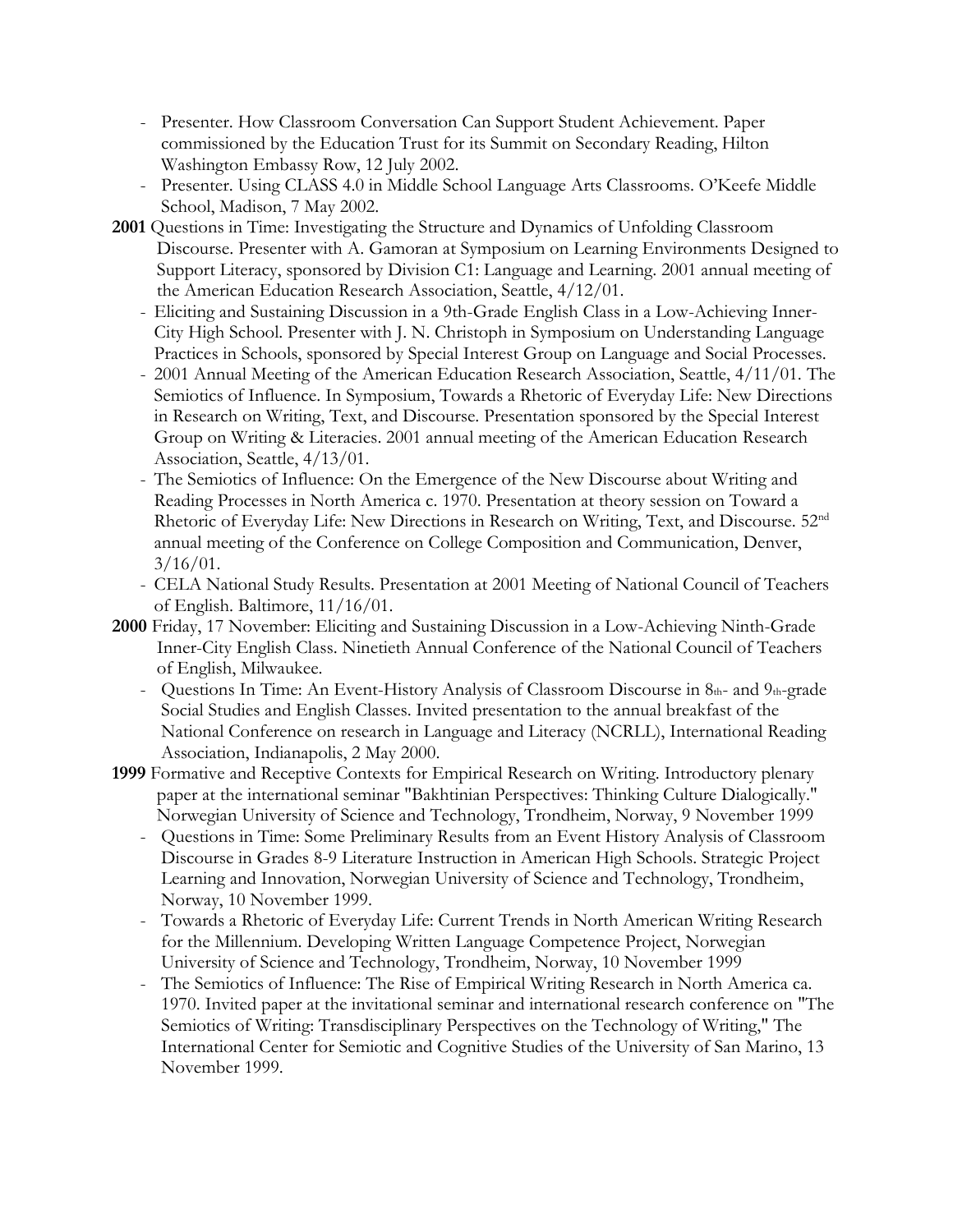- The Sociocultural Contexts of Cognitive and Social Accounts of Writing in North America During the 1970s and 1980s. Department of Psychology, Università degli Studi di Padova, Padua, Italy, Tuesday, 16 November 1999.
- **1998** Discourse Environments and Student Learning. National Council of Teachers of English, Detroit, November 1998.
	- Questions in Time: Investigating the Structure and Dynamics of Unfolding Classroom Discourse. Paper presented at the 1998 Convention of the American Educational Research Association (AERA), San Diego, 16 April 1998.
	- The Sociocultural Context for the New Discourse about Writing: Towards a Rhetoric of Everyday Life. Paper presented at the 1998 Convention of the Conference on College Composition and Communication (CCCC), Chicago, 2 April 1998.
	- **1997** Presenter. Understanding the dynamics of language and learning. National Council of Teachers of English, Detroit, 21 November 1997.
	- Presenter. Notes on the organization and dynamics of classroom discourse. Center for English Learning and Achievement, SUNY at Albany, Albany, 8 October 1997.
	- Presenter. Invited Colloquium on "Discourse analysis and student achievement" cosponsored by Center on English Learning and Achievement and Center on Math and Science Achievement, Madison, 14 February 1997.
	- **1996** Writing and Reading in the 1960s and '70s: An Introduction to the Ecology of Ideas. ThomasR. Watson Conference, University of Louisville, 11 October 1996.
	- The Effects of Classroom Discourse on Writing Development. Paper presented at the Annual Meeting of the American Educational Research Association, New York: April 1996.

**1994** Instruction and the Dialogic. National Reading Conference, San Diego, 3 December 1994. **1993** On the Dialogic Nature of Discourse and Learning. Paper presented at colloquium, TheSocial

- Construction of Literacy: Perspectives and Issues for Integration, sponsored by the Research Assembly of the National Council of Teachers of English, Pittsburgh, 20 November 1993.
- Notes Towards an Intellectual History of Composition Studies in North America: 1950 present. The University of Trondheim, Norway, 7 June 1993.
- Dialogic Instruction and the Social Mediation of Learning and Understanding: A Two-Year Study of Classroom Discourse in Eighth- and Ninth-Grade English. Symposium 32.01, Restructuring Instructional Interaction to Promote Student Learning, the Convention of the American Educational Research Association, 14 April 1994.
- Writing as a Social-Interactive Phenomenon. Panel on: What Do You Mean by Socio-Cognitive Theory? Underlying Conceptions of Social Cognition in Current Writing Research. The 1993 Convention of the Conference on College Composition and Communication (CCCC), San Diego, 1 April 1993.
- **1992** Dialogic Instruction and Conceptual Change. Invited Symposium: Sociocultural Perspectives on Conceptual Change. The Convention of the American Educational Research Association, San Francisco, 20 April 1992
	- Using Small Groups for Response and Thinking About Literature. Paper presented at the Convention of the American Educational Research Association, San Francisco, 20 April 1992. (Adam Gamoran and Mary Jo Heck, 2nd & 3rd authors)
	- Implementation of Portfolio Analysis for Assessment of Verbal Outcomes. Paper presented at the Convention of the American Educational Research Association, San Francisco, 230 April 1992. (Allan Cohen and Norca Martinez-Berrios, 2nd & 3rd authors)
	- Beyond Technical Rationality: Ability Grouping and the Distribution and Effects of Instruction. Paper presented at the International Conference on Equity in Education, Hebrew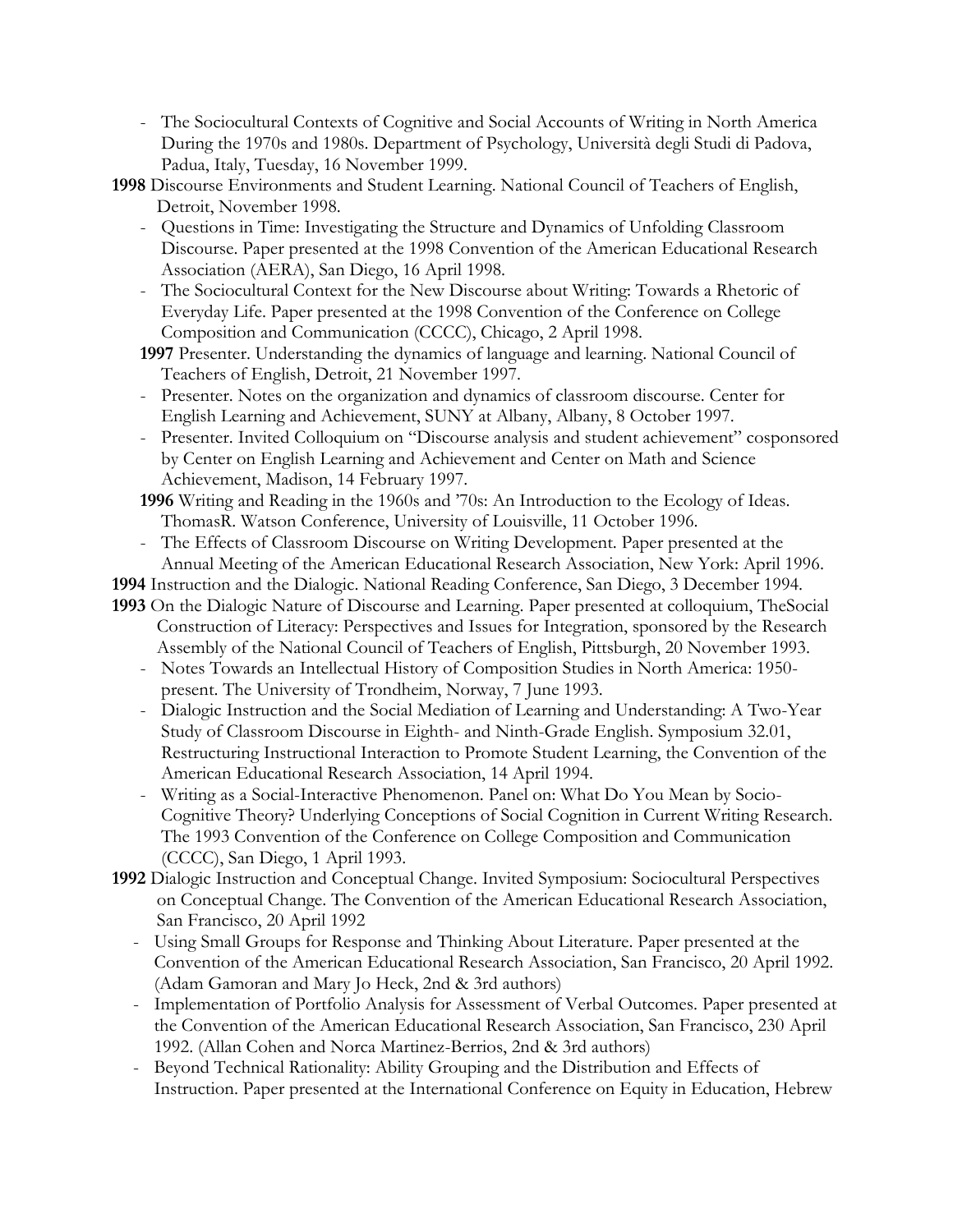University of Jerusalem, Jerusalem, Israel: June 1992 (with Adam Gamoran, Mark Berends, and Paul C. LePore).

**1991** Lectures and workshops at the University of Tromsø, Norway, 28-29 November:

- The Effects of Classroom Discourse on Students' Academic Achievement, sponsored by the Department of Practical Pedagogical Education American Composition Theory and Social Interactionism, sponsored by the Language Association, School of Languages and Literature Lectures and workshops at the University of Trondheim, Norway, 2-6 December (sponsored by the Developing Written Language Competence Project):
- A Brief History of American Composition Theory (1950s-present)
- A Close Look at Social-Interactionist Writing Research
- The Social-Interactionist Writing Classroom: A Look at Peer Conferencing A Social-Interactionist Perspective on Classroom Discourse and Its Role in Student Learning
- On the Negotiation of Understanding Between Students and Teachers: Towards a Social-Interactive Model of School Learning. This paper was part of a symposium Nystrand organized, Towards a synthesis of constructivist and social-interactive models of discourse. The 1991 Convention of the American Educational Research Association (AERA), Chicago, 4 April 1991.
- Classrooms as Discourse Communities and Their Effects on Academic Achievement: A Study of Ninth-Grade Literature Instruction (Adam Gamoran, second author). The 1991 National Council of Teachers of English Assembly on Research, Chicago, 23 February 1991.
- **1990** Classroom Discourse and Literature Achievement. The Research Assembly of the NationalCouncil of Teachers of English, 17 November 1990.
	- Notes on Organizing Classrooms for Writing. Conference on Becoming a Nation of Writers:The Key to a More Literate Society (Sponsored by the National Council of Teachers of English, the Center for the Study of Writing, and the School Division of the Association of American Publishers). Chicago O'Hare, 20 March 1990.
	- Reciprocity and Written Discourse and Reciprocity in the Classroom. Graduate Colloquium sponsored by the Department of English. Northern Illinois University, 6-7 February 1990.
	- Classroom Instruction and the Effects of Ability Grouping: A Structural Model. Paper presented at the Annual Meeting of the American Educational Research Association, Boston: March 1990 (with Adam Gamoran and Mark Berends).
	- Tracking, Instruction, and Achievement. Paper presented at the World Congress of the International Sociological Association, Madrid: July 1990 (with Adam Gamoran)
- **1989** Writing, Reading, and Classroom Discourse Practices in Eighth- and Ninth-grade English and Social Studies Classes. The 1989 Education Writers Association Wingspread Conference held at The Johnson Foundation, Racine, Wisconsin, 15 July 1989.
	- The Effects of Classroom Discourse on Literature Achievement in 8th Grade. The National Center on the Teaching and Learning of Literature, The State University of New York at Albany, 24 April 1989.
	- Rommetveit, Reciprocity, and Written Discourse. Colloquium on oral and written language sponsored by the Language and Cognition Program, Northwestern University, 23 May 1989. Sharing Words: The Effects of Readers on Writing Development. An Invited Address to the American Educational Research Association, Division C (Learning and Instruction), San Francisco, 29 March 1989.
	- Student Engagement and Instructional Discourse. Paper presented at the Annual Meeting of the American Educational Research Association, San Francisco: April 1989 (with Adam Gamoran).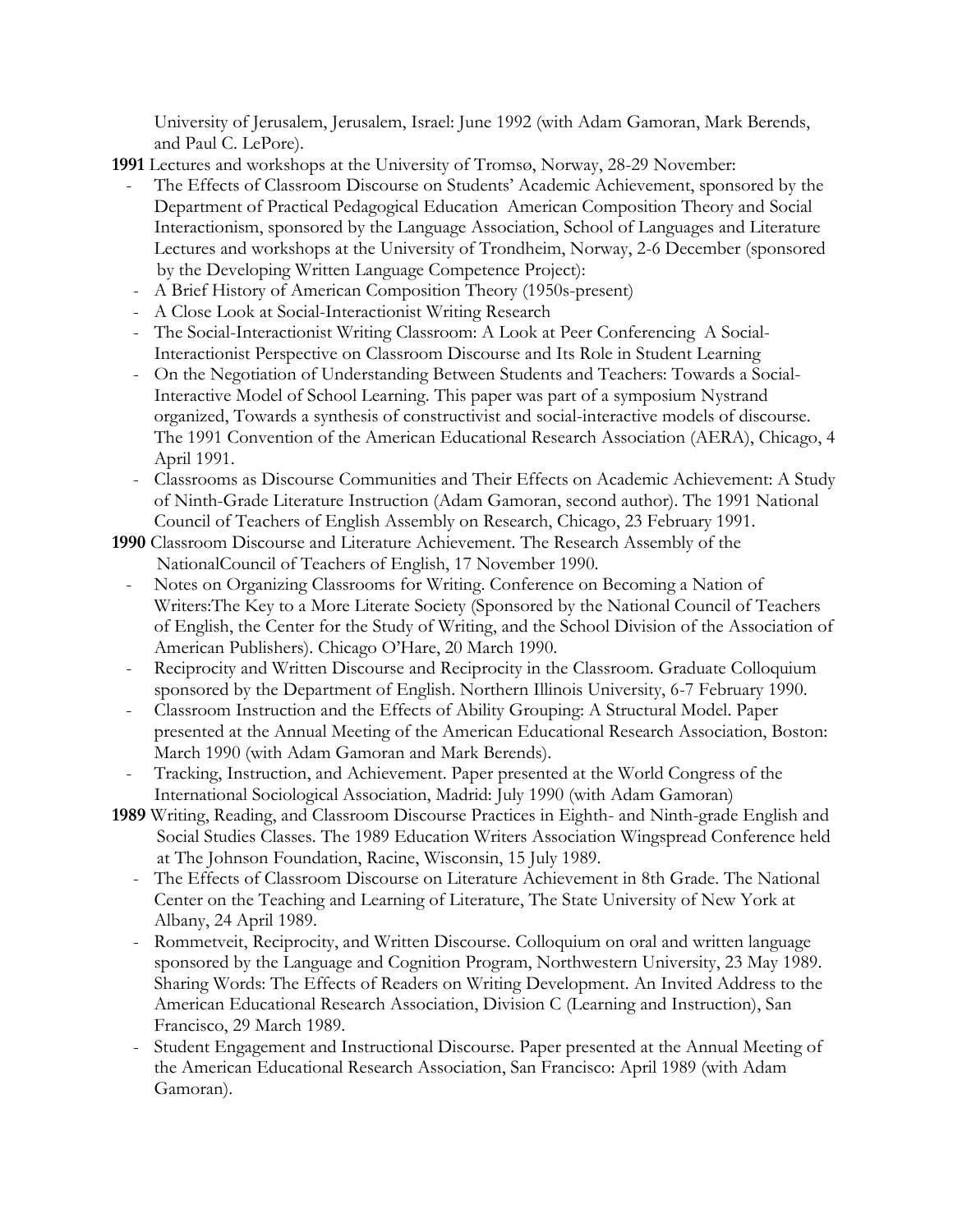- **1988** Learning to Write by Talking about Writing: Writing and Reading as Social-Interactive Processes. Center for the Study of Writing, University of California at Berkeley, 19 September 1988; the University of California at Santa Barbara, 20 September, 1988.
	- Learning to Write by Talking about Writing. The 1988 Convention of the Illinois Reading Council, Springfield, Illinois.
	- Instructional Organization and Discourse in the Middle School. Paper presented at the Annual Meeting of the American Educational Research Association, New Orleans: April 1988 (with Adam Gamoran).
- **1986** Notes towards a Framework for Investigating the Uses of Writing to Acquire Knowledge. The Department of English, The University of Massachusetts-Amherst, Amherst, Massachusetts.
- **1985** Response to Student Writing as a Context for Learning to Write. The Sixth Conference on Learning in Higher Education, University of Wisconsin-Parkside, Kenosha, WI, 31 October 1985.
	- Learning to Write by Talking about Writing. The 1985 Convention of the Wisconsin Council of Teachers of English (WCTE).
- **1982** A Comparison of Coherence in Oral and Written Reports and Speculations. The Great Lakes Area Rhetoric Association, University of Chicago, 15 May 1982.
- **1976** State-of-the-Art Language Arts Assessment. Graduate Faculty of Education, State University of New York at Buffalo.
- **1975** On Cracking Nuts, Tasting, Soups, and Assessing Competence in Language Arts. The Ontario Council for Leadership in Educational Administration.
	- Problems, Pitfalls, and a Possibility for Assessing Affect in Language Arts. The Conference of the Eastern Ontario Council of Directors and Superintendents.
- **1974** Two seminars: Language and the Structure of Knowing & Journal Keeping as a Personal Way of Knowing. Rutgers University Graduate School of Education.
- **1970** A New Approach to Teaching Writing. The Illinois Association of Teachers of English, Edwardsville, Illinois.

#### CONFERENCE PAPERS

- **1998** Questions in Time: Investigating the Structure and Dynamics of Unfolding Classroom Discourse. Paper presented at the 1998 Convention of the American Educational Research Association (AERA), San Diego, 16 April 1998. (S. Zeiser, second author)
	- The Sociocultural Context for the New Discourse about Writing: Towards a Rhetoric of Everyday Life. Paper presented at the 1998 Convention of the Conference on College Composition and Communication (CCCC), Chicago, 2 April 1998. (John Duffy, second author).
- **1996** Writing and Reading in the 1960s and '70s: An Introduction to the Ecology of Ideas, Thomas R. Watson Conference on Rhetoric and Composition, University of Louisville, 10 October 1996
- **1992** Implementation of Portfolio Analysis for Assessment of Verbal Outcomes. Paper presented at the Convention of the American Educational Research Association, San Francisco, 23 April 1992. (Allan Cohen and Norca Martinez-Berrios, 2nd & 3rd authors)
- **1990** Classroom Instruction and the Effects of Ability Grouping: A Structural Model. The 1990 Convention of the American Educational Research Association (AERA), Boston, MA, 18 April 1990. (Adam Gamoran, first author)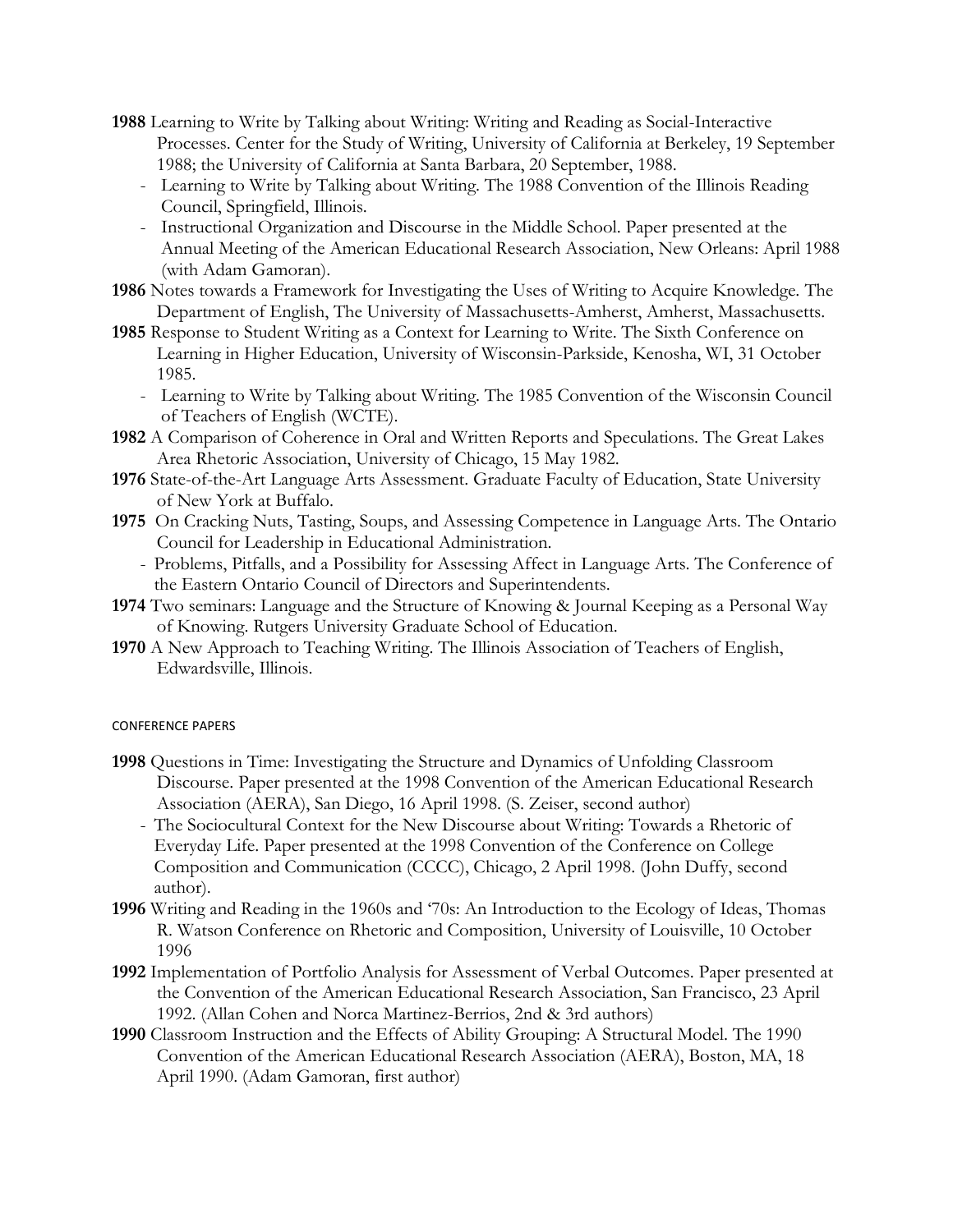- Social Constructionism versus Social Interactionism: Competing Social Theories of Writing. The 1990 Convention of the Conference on College Composition and Communication (CCCC), Chicago, 23 March 1990.
- **1989** Instructional Discourse and Student Engagement. Symposium on Student Engagement in High Schools. The 1989 Convention of the American Educational Research Association (AERA), San Francisco.
- A Reconsideration of Autonomy of Texts. Symposium on Studies of Orality and Literacy: Critical Issues for the Practice of Schooling. The 1989 Convention of the American Educational Research Association (AERA), San Francisco.
- **1988** Exploring the Effects of Instructional Discourse on Achievement in 9th Grade English and Social Studies. The 1987 Convention of the American Educational Research Association (AERA), New Orleans, LA.
- **1987** A Comparison of Demands on Writers Addressing Knowledgeable and Unknowledgeable Readers. The 1987 Convention of the American Educational Research Association (AERA), Washington, D.C.
	- A Framework for Assessing Instructional Discourse in Middle and Senior High School English and Social Studies. The 1987 Convention of the American Educational Research Association (AERA), Washington, D.C.
	- A Comparison of Demands on Writers Addressing Knowledgeable and Unknowledgeable Readers. The 1987 Convention of the Conference on College Composition and Communication (CCCC), Atlanta.
- **1986** Response to Student Writing as a Context for Learning to Write, in a panel on Researching Students' Awareness of Their Writing Processes, organized by Irwin Weiser, Purdue University.
	- The 1986 Convention of the Conference on College Composition and Communication (CCCC), New Orleans.
- **1985** Reciprocity as a Principle of Writing and Reading, in a panel on Context as a Research Issue in Writing and Reading, organized by Rosalind Horowitz, the University of Texas at San Antonio. The 1985 Convention of the American Educational Research Association (AERA), Chicago.
	- The Effects of Intensive Peer Review on the Development of Writing Ability and Students' Ideas of Themselves as Writers. The 1985 Convention of the Conference on College Composition and Communication (CCCC), Minneapolis.
- **1984** Learning to Write by Talking about Writing: A Summary of Research on Intensive Peer Review at the University of Wisconsin-Madison. The Research Assembly of the 1984 Convention of the National Council of Teachers of English (NCTE), Detroit.
	- Reciprocity as a Principle of Writing and Reading in College Freshman Peer Editing. The 1984 University of New Hampshire Conference on Relating Reading and Writing in the College Years, Durham, NH.
- **1981** Elaborating and Buttressing: A Writer-Reader Interaction Model of Readability, at Convention of College Conference on Composition and Communication, Dallas, 26 March 1981.
- **1968** Dig and Be Dug (about a specially designed language program for lower ability students) at annual convention of the Illinois Association of Teachers of English.

### GRANTS

**2013-2017** Principal Investigator, Automating the Measurement and Assessment of Classroom Discourse. \$1.6 million. The U.S. Department of Education Institute for Educational Studies (IES).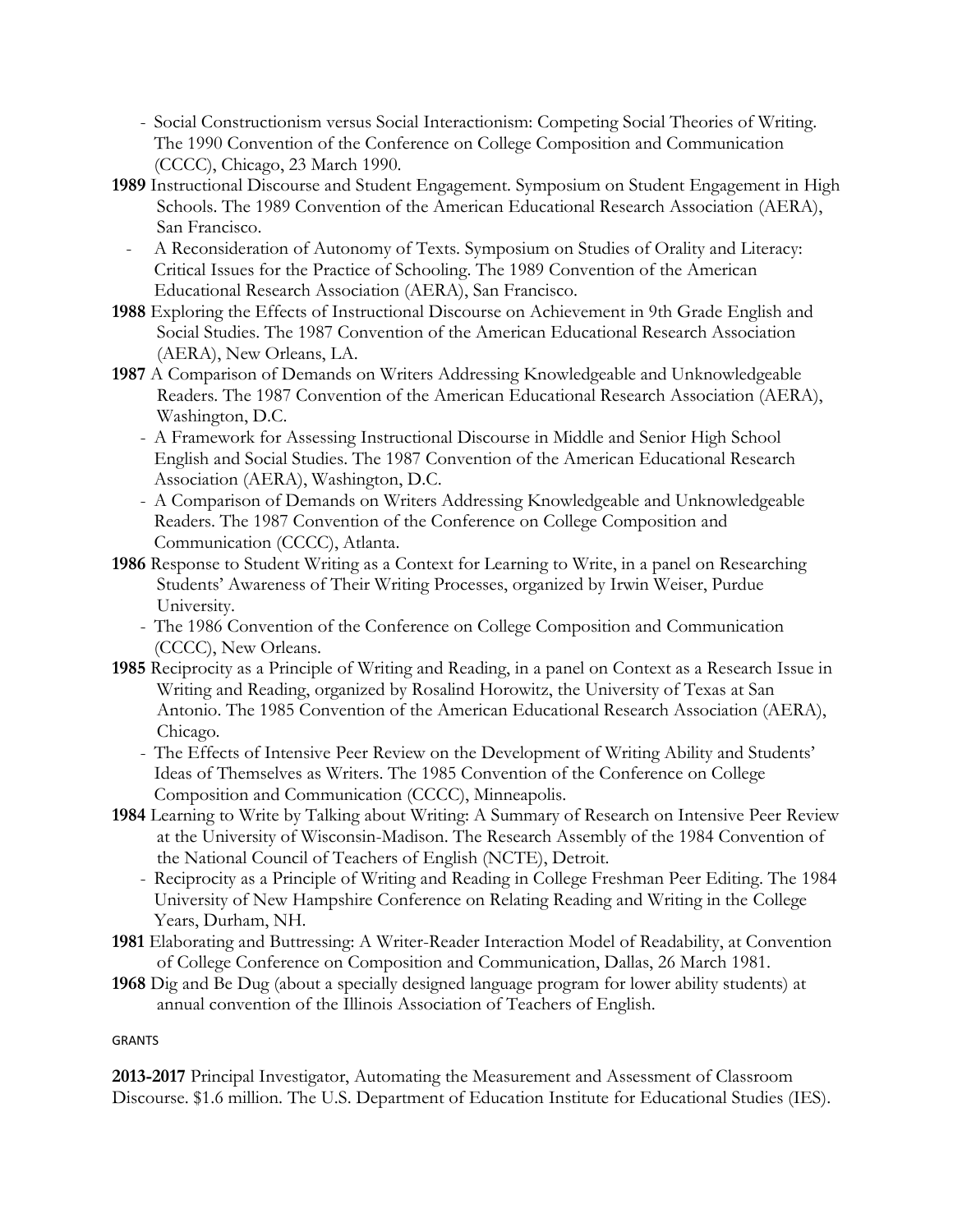**2003-2004** Counteroffer grant from the Graduate School and the School of Education, \$41,000. **2000** CELA refunded through 2003: Principal Investigator and Wisconsin director, National Research Center on Improving Student Achievement in English, 2001-2003. The U.S. Office of Educational Research and Improvement (OERI), \$5.304 million (\$2.24 million to Wisconsin). **1996-2001** Principal Investigator and Wisconsin director, National Research Center on Improving Student Achievement in English, 1996-2001. The U.S. Office of Educational Research and Improvement (OERI), \$12.5 million (\$3.75 million to Wisconsin).

- **1996-2002** Principal Investigator "Discourse Environment and Student Achievement" (English Center OERI grant), \$358,375.
- **1995-96** Principal Investigator. Historic Conditions for the Emerging New Discourse About Writing in the Late 1960s. The Spencer Foundation Major Grant, \$35,000.
- **1993-95** Principal Investigator. An Intellectual History of Composition Studies: 1950-1990. Vilas Award, University of Wisconsin-Madison, \$30,000.
- **1990-92** Principal Investigator (with 17 others). National Center on Organization and Restructuring of Schools. Office of Educational Research and Improvement, \$7.2 million, 10/90-9/95, supporting work on the following projects: Conditions for Productive Discourse in Small Groups (with Adam Gamoran, Courtney Cazden, and Elizabeth Cohen), approx. \$40,000, 11/90-10/91.
	- Conditions of Success for Homogeneous and Heterogeneous Ability Grouping (with Adam Gamoran), approx. \$46,000, 11/90-10/92.
- **1985-90** Principal Investigator (with Adam Gamoran): The Stratification of Learning Opportunities in Middle and High School. Academic Achievement Program Area. U. S. Office of Educational Research and Improvement National Center on Effective Secondary Schools, 1985-90. Funding: \$694,000 over five years [Year 1 (12/85-11/86): \$59,273; Year 2 (12/86- 11/87): \$118,513; Year 3 (12/87-11/88): \$228,028; Year 4 (12/88-11/89): \$197,075; Year 5 (12/89-11/90): \$91,141].
- **1986-87** Principal Investigator. A Review of Selected National Tests of Writing and Reading.Academic Achievement Program Area. National Center on Effective Secondary Schools, 1986-87. \$14,000
- **1986** Principal Investigator: An Examination of Key Problems in Current Composition Theory in terms of the Dialogic Semiotics of Bakhtin. UW-Madison Graduate College Summer Grant, 1986. \$7,800
- **1985** Member of Planning Grant Group: Planning Grant for the Center for Effective SecondarySchools (CESS) Grant Competition. National Institute of Education (to the Wisconsin Center for Education Research), 1985. [This proposal was ranked first in the competition, ahead of Johns Hopkins, Chicago, and Columbia.]
	- Principal Investigator: The Effects of Intensive Peer Review on Text Revisions in College Freshman Writing Instruction. (With Deborah Brandt). National Institute of Education (funded through the Wisconsin Center for Education Research), 1985. \$18,000
- **1984** Principal Investigator: A Comparison of Demands on Writers Addressing Hi- and Loknowledge Readers. UW-Madison Graduate College Summer Grant, 1984. [Research reported in *The Structure of Written Communication*, Chapter 6 (above).] \$7,000
	- Project Director: Faculty Seminar on Writing Across the Disciplines. UW-System Undergraduate Teaching Improvement Grant, 1984.
	- Principal Investigator: Increasing Students' Awareness of Their Own Composing Processes. National Institute of Education (funded through the Wisconsin Center for Education Research), 1984. [Research reported in *The Structure of Written Communication*, Chapter 9 (above).] \$6,500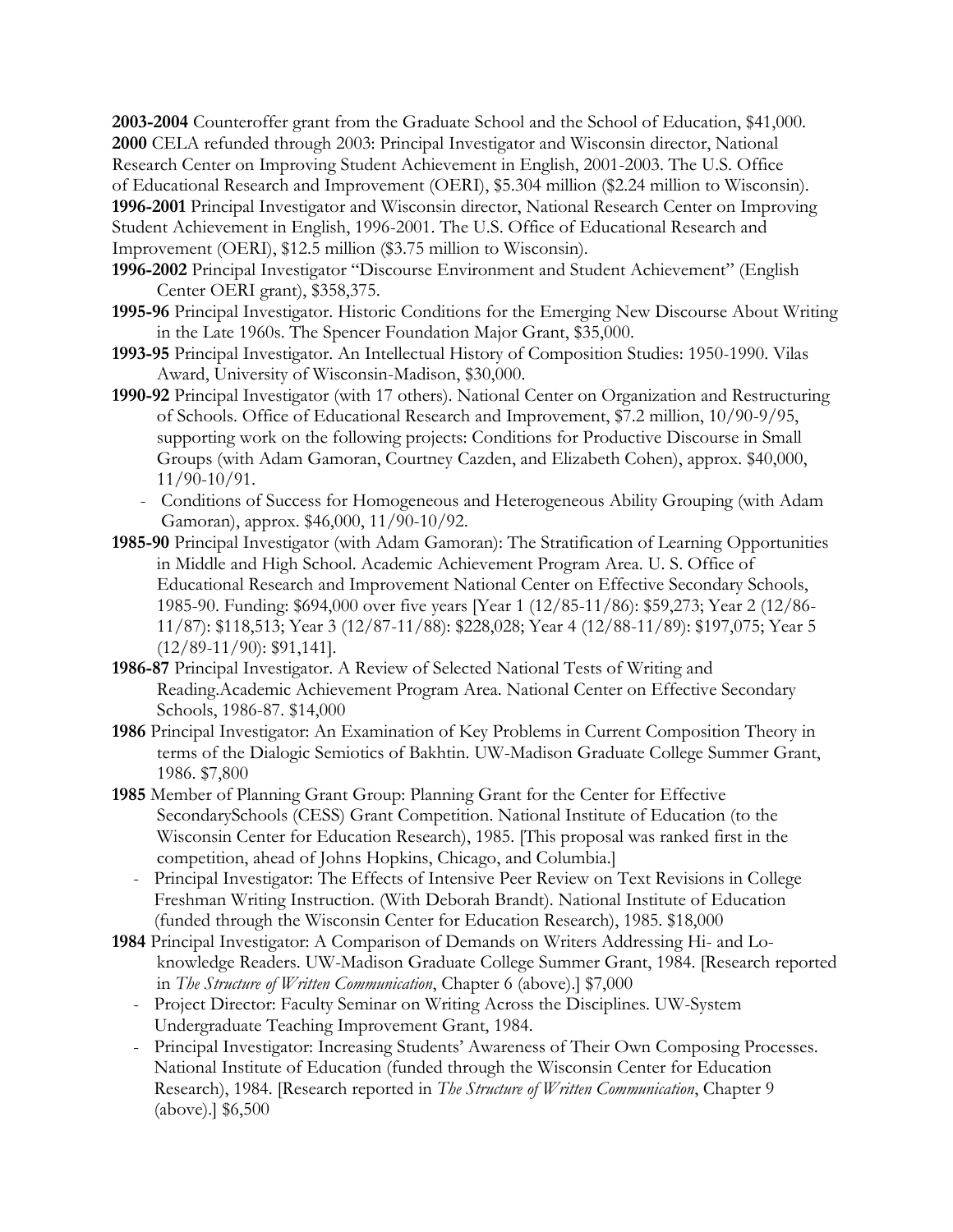**1983** Principal Investigator: The Development of Word Segmentation in the Bissex Texts. UW-Madison Graduate College Summer Grant, 1983. [Research reported in *The Structure of Written Communication*, Chapter 8 (above). From the publisher's review: "Let me here simply note that I found Chapter 8, 'Where Do the Spaces Go?' an especially fine chapter. Nystrand here is at his best in connecting his theoretical arguments to the details of written text and in demonstrating the value of persistent and informed empirical work in answering developmental questions."] \$5,800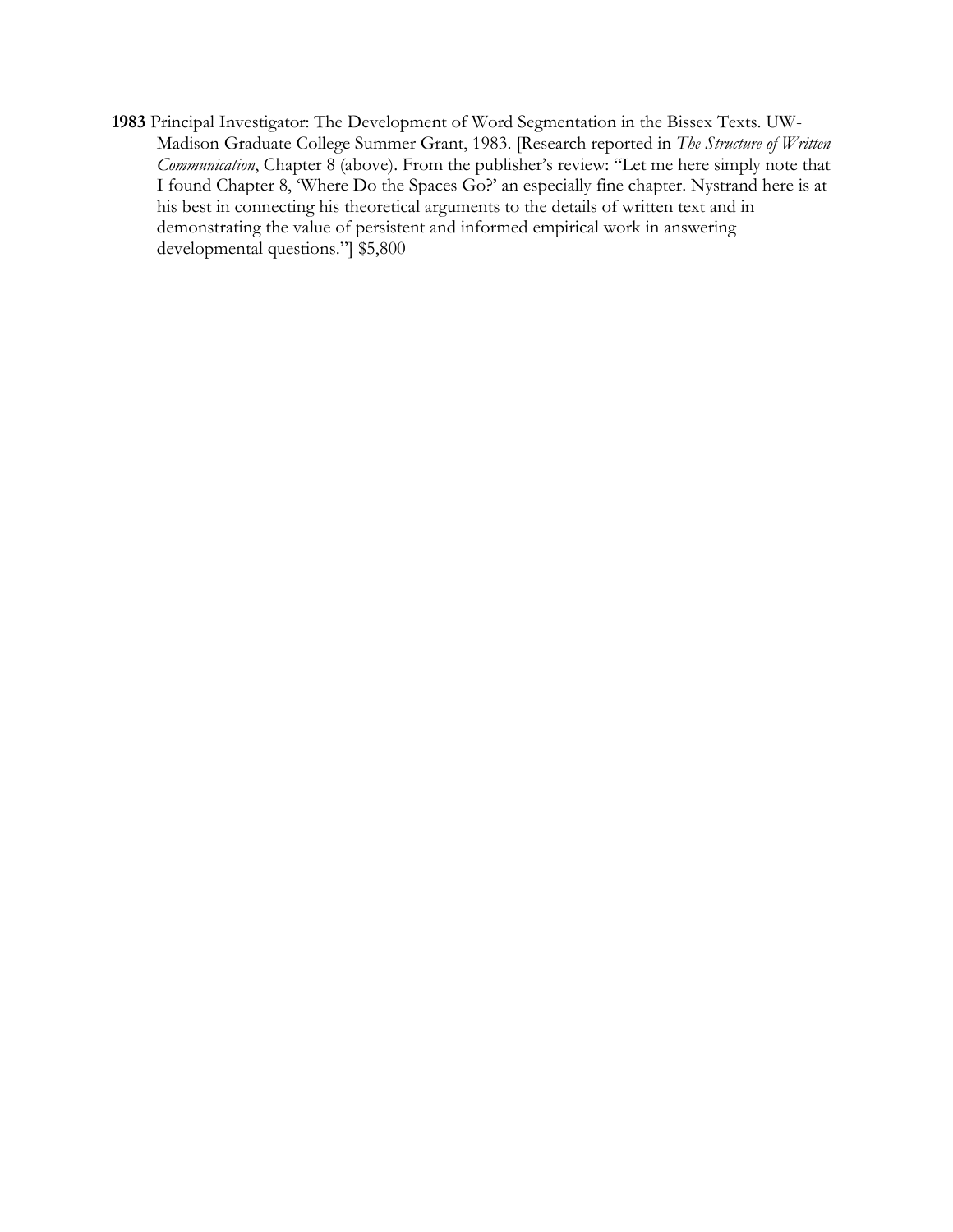### Software

### **CLASS: Computer Software for the Analysis of Classroom Discourse** (1988-2016)

## **CLASS 5**

**2013-2017** (in development). Nystrand, M. in collaboration with the Institute for Intelligent Systems (Graesser, A.; Olney, A.; D'Mello, S.) CLASS 5.0; *CLASS 5.0 User's Manual*. \$1.6 million grant from the U. S. Department of Education Institute for Education Studies to develop CLASS 5.0 automating all the functions of CLASS 4.0.

## **CLASS 4**

**2016** CLASS 4.5, Nystrand, M. & D. Woods. (2016, April). CLASS 4.50 [Computer software]. Madison: Wisconsin Center for Education Research.

**2002** Nystrand, M. (2002, April). CLASS 4.24; *CLASS 4.0 User's Manual* (62 pp.): Windows implementation of revised CLASS 4.11 program (below). Programming assistance: Yunpeng Pan; Editorial assistance by Samantha Caughlan. Developed for use in CELA Literacy Partnership (OERI funded research at the National Research Center on English Learning and Achievement).

**2002** Nystrand, M. (2002, January). CLASS 4.11; *CLASS 4.0 User's Manual* (59 pp.): Windows implementation of revised CLASS 4.07 program (below). Programming assistance: Yunpeng Pan. Developed for use in CELA Literacy Partnership (OERI funded research at the National Research Center on English Learning and Achievement). Programming assistance: Yunpeng Pan; Editorial assistance by Samantha Caughlan

## **2001**

**2001** Nystrand, M. (2001). CLASS 4.07; *CLASS 4.0 User's Manual* (59 pp.): Windows implementation of revised CLASS 4.06 program (below). Programming assistance: Yunpeng Pan. Developed for use in CELA Literacy Partnership (OERI funded research at the National Research Center on English Learning and Achievement). Programming assistance: Yunpeng Pan; Editorial assistance by Samantha Caughlan

**2001** Nystrand, M. (2001, October). CLASS 4.06 and CLASS-EDIT 4.0; *CLASS 4.0 User's Manual* (59pp.): Programs implemented on laptop computer for the in-class evaluation of classroom discourse. Developed at OERI funded research, National Research Center on Improving Student Achievement in English (see grants above). Programming assistance: Craig Weinhold

**2001** Nystrand, M. (2001, September). CLASS 4.03 and CLASS-EDIT 4.0; *CLASS 4.0 User's Manual* (59 pp.): Windows programs implemented on laptop computer for the in-class evaluation of classroom discourse. Developed at OERI funded research, National Research Center on Improving Student Achievement in English (see grants above). Programming assistance: Yunpeng Pan; Editorial assistance by Samantha Caughlan

**2001** Nystrand, M. (2001, August). CLASS 4.01 and CLASS-EDIT 4.01; *CLASS 4.0 User's Manual* (52 pp.): Programs implemented on laptop computer for the in-class evaluation of classroom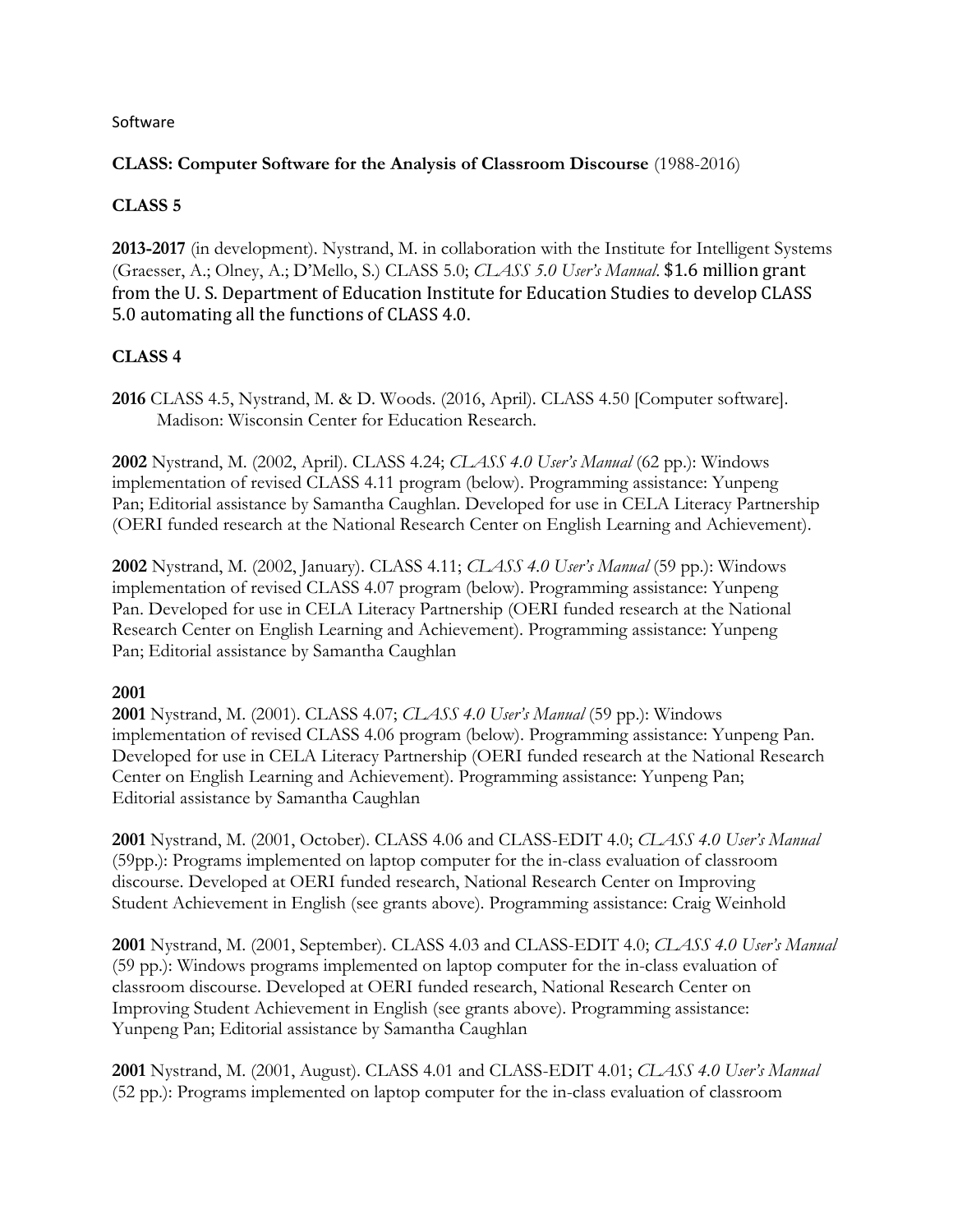discourse. Developed at OERI funded research, National Research Center on Improving Student Achievement in English (see grants above). Programming assistance: Yunpeng Pan; Editorial assistance by Samantha Caughlan

## **CLASS 3**

**2001** Nystrand, M. (2001, April). CLASS 3.0 and CLASS-EDIT 3.0; *CLASS 3.0 User's Manual* (66 pp.): Programs implemented on laptop computer for the in-class evaluation of classroom discourse. Developed at OERI funded research, National Research Center on Improving Student Achievement in English (see grants above). Programming assistance: Yunpeng Pan & Craig Weinhold

### **2000**

**2000** Nystrand, M. (2000). CLASS 3.0; *CLASS 3.0 User's Manual* (66 pp.): Windows implementation of revised CLASS 2.0 & CLASS-EDIT 2.0 programs (below). Programming assistance: Yunpeng Pan. Developed for use in OERI funded research at the National Research Center on English Learning and Achievement. Programming assistance: Yunpeng Pan & Craig Weinhold

### **1999**

**1999** Nystrand, M. (1999, October). CLASS 3.0 and CLASS-EDIT 3.0; *CLASS 3.0 User's Manual* (66 pp.): Programs implemented on Windows for the in-class evaluation of classroom discourse. Developed at OERI funded research, National Research Center on Improving Student Achievement in English (see grants above). Programming assistance: Yunpeng Pan & Craig Weinhold

## **CLASS 2**

**1990** Nystrand, M. (1990, July). CLASS 2.0 and CLASS-EDIT 2.0; *CLASS 2.0 User's Manual* (54 pp.): Programs implemented on laptop computer for the in-class evaluation of classroom discourse. Developed at the National Center on Organization and Restructuring of Schools (see grants above). Programming assistance: Craig Weinhold

**1988** Nystrand, M. (1988, October). CLASS 2.0 and CLASS-EDIT 2.0; *CLASS 2.0 User's Manual* (54 pp.): Programs implemented on laptop computer for the in-class evaluation of classroom discourse. Developed at National Center on Effective Secondary Schools (see grants above). Programming assistance: Craig Weinhold

## **CLOBS**

**1988** Nystrand, M. (1988, June). CLOBS 2.0 AND CLOBS-EDIT 2.0; *CLOBS 2.0 User's Manual* (33 pp.): Programs implemented on laptop computer for the in-class evaluation of classroom discourse. Developed at National Center on Effective Secondary Schools (see grants above). Programming: Martin Nystrand